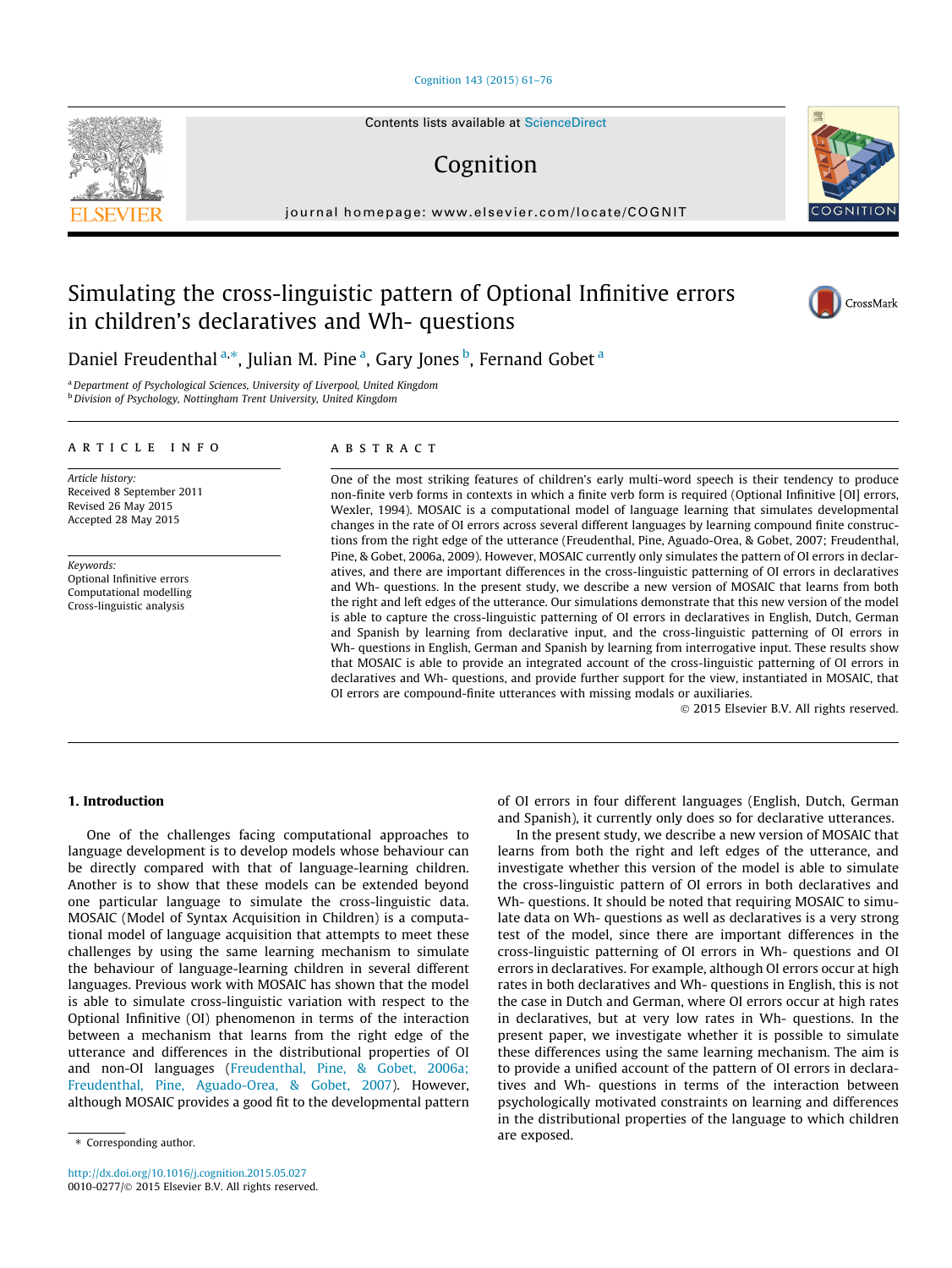#### 1.1. The Optional Infinitive phenomenon

One of the most striking features of children's early multi-word speech is the tendency to produce non-finite verb forms in contexts in which an adult would produce a finite verb form. For example, English-speaking children produce utterances such as 1a instead of the correct 1b; Dutch children produce utterances such as 2a instead of the correct 2b; German children produce utterances such as 3a instead of the correct 3b; and Spanish children (occasionally) produce utterances such as 4a instead of the correct 4b:

# English

- (1a) That go there
- That go-INF there
- (1b) That goes there
- That go-FIN there

Dutch

- (2a) Mama ijs eten
- Mama ice-cream eat-INF (2b) Mama eet ijs
- Mama eat-FIN ice cream German
- 
- (3a) Papa Kaffee trinken Papa coffee drink-INF
- (3b) Papa trinkt Kaffee Papa drink-FIN coffee

Spanish

- (4a) Jugar al fútbol
- (He) play-INF football (4b) Juega al fútbol
	- (He) play-FIN football

These errors involve the use of a non-finite verb form (zero-marked in English, but marked with the infinitival morpheme –en in Dutch and German and –ar in Spanish) in contexts in which a finite verb form is obligatory. Since they tend to occur at a stage when the child is also producing correctly marked finite forms, they have come to be known in the literature as Optional Infinitive (OI) errors ([Wexler, 1994\)](#page-15-0).

A number of theories have been proposed to account for the occurrence of OI errors in children's speech. For example, [Hyams](#page-15-0) [\(1996\)](#page-15-0) argues that children can leave functional heads such as I (Inflection) and D (Determiner) underspecified in the underlying representation of the sentence, which results in a lack of finiteness in the verbal domain and a lack of specificity in the nominal domain; and [Rizzi \(1994\)](#page-15-0) argues that, rather than projecting a full CP (Complementizer Phrase) structure, children have the option of truncating lower down the clause, with a structure truncated below TP (Tense Phrase) resulting in a nonfinite clause. However, the most influential account of OI errors is probably that of [Wexler \(1994, 1998\), Schütze & Wexler, 1996](#page-15-0)).

Wexler's theory is designed to explain the occurrence of OI errors in obligatory subject languages such as English Dutch, and German ([Wexler, 1994\)](#page-15-0), and the near absence of such errors in INFL-licensed null subject languages such as Spanish and Italian ([Wexler, 1998\)](#page-15-0). According to [Wexler \(1998\)](#page-15-0), children have correctly set all the inflectional and clause structure parameters of their language from a very early age, but are subject to a 'Unique Checking Constraint' (UCC) that prevents them from checking the D-feature of the subject DP against more than one D-feature. Obligatory subject languages such as English, Dutch and German require the checking of two D-features (Tense and Agreement). The UCC therefore results in the under-specification of Tense or Agreement in the underlying representation of the sentence and the occurrence of OI errors. INFL-licensed null subject languages such as Spanish require the checking of only one D-feature (Tense) on finite verbs. As a result, OI errors are rare in these languages.

[Wexler's \(1998\)](#page-15-0) account provides a principled way of distinguishing between OI languages like English, Dutch and German and non-OI languages like Spanish. Moreover, it also has the advantage that it can explain the cross-linguistic patterning of OI errors in Wh- questions ([Wexler, 1998\)](#page-15-0). Interestingly, the pattern of errors in Wh- questions is different from the pattern of errors in declaratives. Thus, although children learning the OI language English make OI errors in both declaratives (That go there) and Wh- questions (Where that go?), and children learning non-OI languages such as Spanish rarely make OI errors in either declaratives or Wh- questions, children learning many OI languages (including Dutch and German) make OI errors in declaratives (e.g. Dutch: Dat daar gaan, German: Das da gehen (That there go-INF)), but do not make such errors in Wh- questions (e.g. Dutch: Waar dat gaan? German: Wo das gehen? (Where that go-INF?)).

This pattern of results (summarised in Table 1) is inconsistent with the predictions of other generativist accounts. For example, according to Rizzi's truncation account, OI errors reflect the truncation of structures below TP. Since truncation below TP necessarily implies the absence of CP (because CP is higher than TP in the sentence structure), and since Wh- questions require the presence of CP, OI errors are predicted to occur in declaratives, but not in Wh- questions. Rizzi's account can therefore explain the absence of OI errors in Dutch and German Wh- questions. However, it cannot explain the occurrence of OI errors in English Wh- questions. According to Wexler's Unique Checking Constraint account, on the other hand, OI errors reflect the under-specification of Tense and/or Agreement and are therefore predicted to occur in both declaratives and Wh- questions. However, OI errors in Wh- questions are specifically blocked in V2 languages like Dutch and German as a consequence of Very Early Parameter Setting. Thus, it is a feature of V2 languages that, when the first position of a matrix clause is filled, the second position must be filled by a finite verb form (see examples 5 and 6).

Dutch

- (5a) Ik lees een boek I read-FIN a book
- (5b) Gisteren las ik een boek Yesterday read-FIN I a book

German

- (6a) Ich lese ein Buch
- I-read-FIN a book
- (6b) Gestern las ich ein Buch Yesterday read-FIN I a book

Since Wexler assumes that Dutch and German children know this fact from early in development, and since the first position of a Wh- question is always filled by a Wh- word, Dutch and German children are constrained to produce a finite main verb or a finite auxiliary in second position, and OI errors do not occur. Wexler's account can therefore explain both the occurrence of OI errors in English Wh- questions and the absence of OI errors in Dutch and German Wh- questions, and hence provides an integrated account

| rad | г |  |
|-----|---|--|
|-----|---|--|

Presence and absence of OI errors in declaratives in Wh- questions in English, Dutch, German and Spanish.

|         |            | Language OI errors occur in declaratives OI errors occur in Wh- questions |
|---------|------------|---------------------------------------------------------------------------|
| English | YES        | YFS                                                                       |
| Dutch   | YFS.       | N <sub>O</sub>                                                            |
| German  | <b>YFS</b> | N <sub>O</sub>                                                            |
| Spanish | NO.        | N <sub>O</sub>                                                            |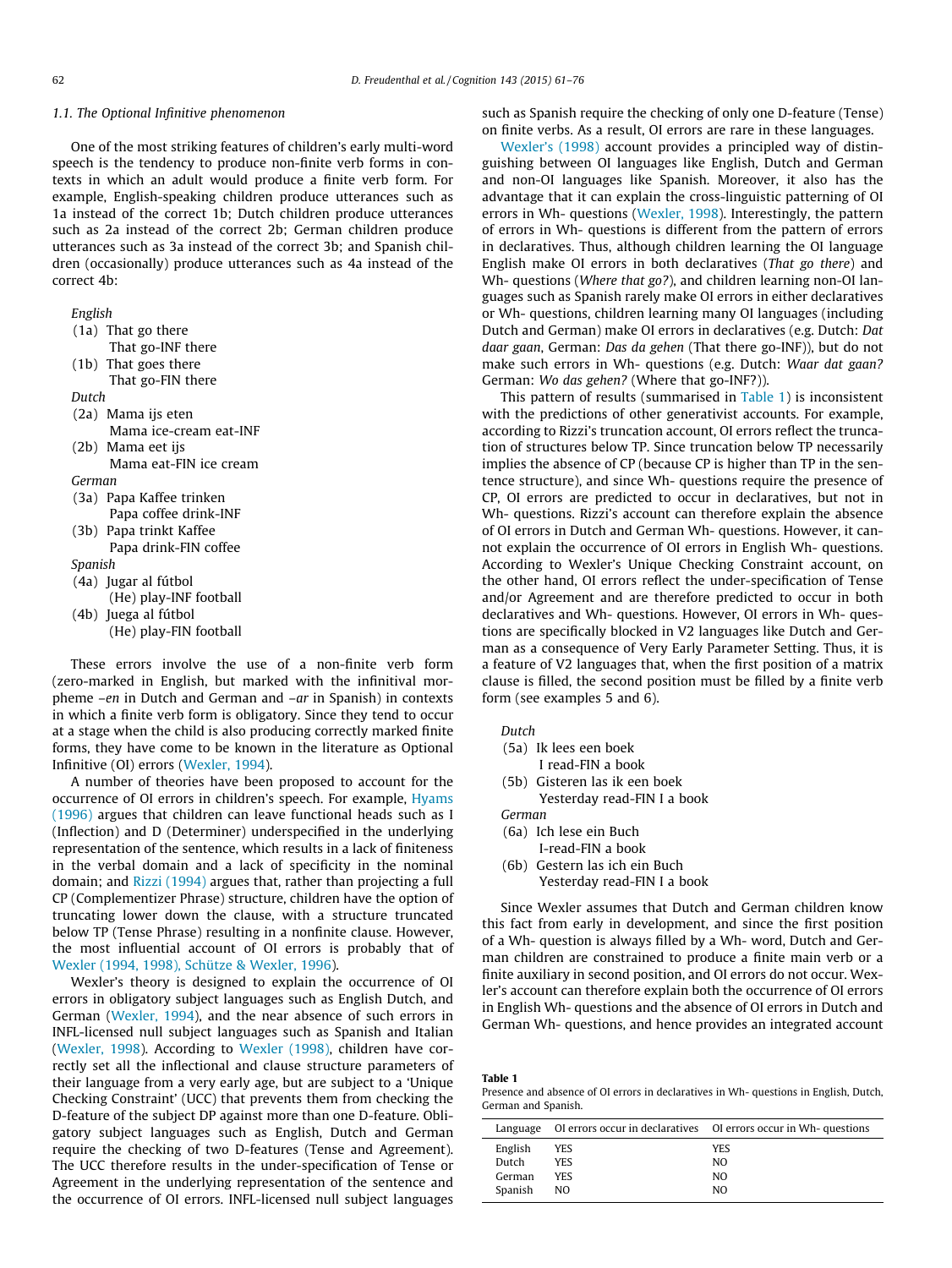of the cross-linguistic patterning of OI errors in both declaratives and Wh- questions.

#### 1.2. An alternative account of Optional Infinitive errors

[Wexler's \(1998\)](#page-15-0) theory does a good job of explaining the cross-linguistic patterning of OI errors. However, in their recent work, Freudenthal et al. have shown that this patterning can also be understood in terms of the interaction between a relatively simple learning mechanism (MOSAIC) and cross-linguistic differences in the distributional statistics of the input that children receive ([Freudenthal et al., 2006a, 2007; Freudenthal, Pine, & Gobet,](#page-15-0) [2009](#page-15-0)). MOSAIC is a computational model of language learning, with no built-in knowledge of syntactic categories or rules, which takes as input corpora of orthographically transcribed child-directed speech and learns to produce as output 'child-like' utterances that become progressively longer as learning proceeds. As a result of these characteristics, MOSAIC can be used to generate corpora of utterances at different stages of development, and hence to model the behaviour of children in different languages across a range of Mean Length of Utterance (MLU) values.

MOSAIC simulates OI errors because it has a strong utterance-final bias in learning. This bias results in the production of partial utterances that were present as utterance-final phrases in the input to which the model was exposed. The utterances in the input that give rise to OI errors are compound finites: utterances that contain both a finite verb (usually a modal or auxiliary) and a non-finite verb. Thus, MOSAIC learns to produce utterances resembling English OI errors such as Go there and That go there as truncated versions of utterances such as (That can) go there and (Does) that go there? Similarly, MOSAIC learns to produce utterances resembling Dutch OI errors such as IJs eten and Mama ijs eten as truncated versions of utterances such as (Mama wil) ijs eten (Mummy wants to eat ice cream) and Wil Mama ijs eten? (Does Mummy want to eat ice cream?).

MOSAIC simulates the developmental patterning of OI errors because it learns to produce progressively longer utterance-final phrases as a function of the amount of input to which it is exposed. Children start out producing OI errors at high rates, and produce fewer OI errors as the length of their utterances increases. MOSAIC simulates this phenomenon because of the way that compound finites pattern in OI languages. In compound finites, the finite verb precedes the non-finite verb. Since MOSAIC produces increasingly long utterance-final phrases, the early (short) phrases it produces are likely to contain only non-finite verb forms. As the phrases MOSAIC produces become longer, finite modals and auxiliaries start to appear, and OI errors are slowly replaced by compound finites.

The mechanisms implemented in MOSAIC build knowledge of sentence structure by learning sequences from the input and generalising across those sequences. MOSAIC is therefore often regarded as a usage-based model of language learning (cf. [Goldberg, 1995, 2006; Lieven, Pine, & Baldwin, 1997;](#page-15-0) [MacWhinney, 2004; Pine, Lieven, & Rowland, 1998; Tomasello,](#page-15-0) [2000, 2003\)](#page-15-0). However, although the mechanisms implemented in MOSAIC are certainly consistent with a usage-based analysis, it is important to recognise that MOSAIC is a relatively simple distributional analyser, with no access to semantic information, which is not sufficiently powerful to acquire many aspects of adult syntax. MOSAIC is therefore not itself a realistic model of the language acquisition process. What MOSAIC does provide, however, is a powerful means of testing hypotheses about the relation between cross-linguistic variation in children's early language and cross-linguistic differences in the language to which they are exposed. For example, [Freudenthal et al. \(2006a\)](#page-15-0) showed that the hypothesis implemented in MOSAIC—that OI errors are

truncated compound finites—is able to explain the developmental patterning of the OI phenomenon in two languages: English and Dutch; and [Freudenthal et al. \(2007\)](#page-14-0) went on to show that this kind of account can explain both the apparently qualitative difference in the rate of OI errors between Dutch/German and Spanish and the more subtle quantitative difference in the rate of OI errors between Dutch and German. MOSAIC has also been shown to simulate several other phenomena in children's multi-word speech, including the pattern of subject omission errors in English ([Freudenthal, Pine, & Gobet, 2007\)](#page-15-0), the relation between subject provision and finiteness marking in English and Dutch ([Freudenthal, Pine, & Gobet, 2006b](#page-15-0)), and differences in the referential properties of OI errors in English, Dutch and German ([Freudenthal et al., 2009](#page-15-0)).

The results of these simulations suggest that it is possible to explain a number of key features of children's early multi-word speech in terms of the interaction between a resource-limited distributional learning mechanism and the surface properties of the language to which young children are exposed. However, they are not necessarily incompatible with a generativist model of language acquisition. Indeed, the account of OI errors implemented in MOSAIC is similar in some respects to a class of generativist models (e.g., [Boser, Lust, Santelmann, & Whitman, 1992](#page-14-0); [Ferdinand, 1996;](#page-14-0) [Ingram & Thompson, 1996; Josefsson, 2002\)](#page-15-0), which treat OI errors as finite clauses that contain a null modal. A key problem for such models, however, is that, because they do not include a role for processing limitations in learning, they are unable to explain why OI errors occur so much more frequently in early Dutch and German than modal constructions occur in the input, nor why OI errors occur so much more frequently in early Dutch and German than they do in early Spanish and Italian, in which modal constructions occur at similar rates. The learning mechanism implemented in MOSAIC provides a simple and elegant explanation of both of these phenomena, which achieves a good fit to quantitative data on the rate at which children produce OI errors at different MLU levels in English, Dutch, German and Spanish. It is unclear whether a generativist version of this mechanism, which modelled OI errors in terms of the interaction between an utterance-final bias in learning and the acquisition of more abstract structural representations, could achieve a similar level of fit to the data.

#### 1.3. Limitations of the current version of MOSAIC

The results of previous studies using MOSAIC show that it is possible to simulate the cross-linguistic patterning of OI errors surprisingly well in terms of the interaction between processing limitations in learning and differences in the distributional properties of the language to which children are exposed. However, one obvious weakness of the version of MOSAIC used in these studies is that it only simulates the cross-linguistic patterning of OI errors in declaratives.

There are two reasons for this state of affairs. The first is that, like many distributional learning mechanisms (though see [Frank,](#page-14-0) [Goldwater, & Keller, 2013](#page-14-0)), MOSAIC does not distinguish between declaratives and questions in its input. The current version of the model therefore has no way of distinguishing between representations learned from questions and representations learned from declaratives. This is an important weakness for two reasons. First, it prevents the model from being used to simulate the pattern of OI errors in questions. Second, it results in certain inconsistencies in the way that the model simulates OI errors in declaratives. Thus, although MOSAIC readily simulates OI errors with missing subjects as utterance-final phrases learned from declarative input (e.g. Go home from He wants to go home), the model simulates OI errors with subjects as utterance-final phrases learned from questions (e.g. He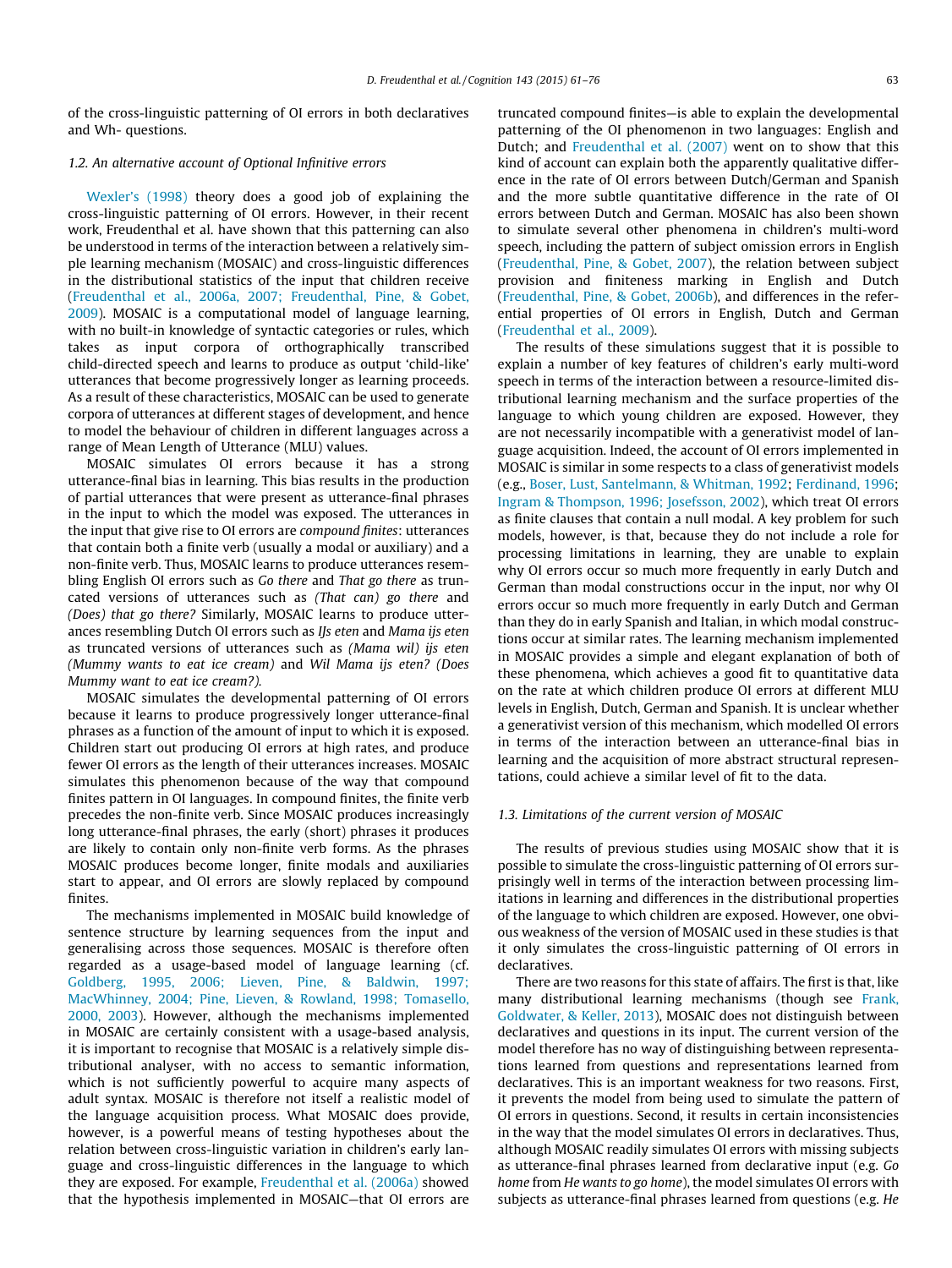go home from Did he go home?).<sup>1</sup> Given the obvious prosodic, pragmatic and structural differences between declaratives and questions, this feature of the model might be regarded as somewhat implausible, particularly in view of recent evidence that even very young children can distinguish between declaratives and questions in the input ([Frota, Butler, & Vigário, 2014; Geffen & Mintz, 2012, 2015; Homae,](#page-15-0) [Watanabe, Nakano, Asakawa, & Taga, 2006; Seidl, Hollich, &](#page-15-0) [Jusczyk, 2003; Soderstrom, Ko, & Nevzorova, 2011](#page-15-0)). For example, [Geffen and Mintz \(2015\)](#page-15-0) show that by 12 months children can distinguish between declaratives and polar interrogatives even in the absence of prosodic cues, and argue that although infants initially use phonological information to distinguish between sentence types, they have already begun to learn generalisations about the corresponding word-order patterns before the onset of multi-word speech.

The second reason is that MOSAIC learns exclusively from the right edge of the utterance. That is to say, the model only encodes words or strings in the input when all of the material to the right of the target word or string has already been encoded in the network. This feature of the model has the advantage that it allows direct investigation of the effects of assuming an utterance-final bias in learning, uncomplicated by other factors. However, it also means that the model is only able to simulate errors that occur as utterance-final phrases in the input. Thus, MOSAIC is able to simulate truncation errors (e.g. Go there from He wants to go there). However, the model is unable to simulate errors that involve the omission of sentence-internal elements (e.g. Play train from Play with the train). It is therefore unable to simulate OI errors in Wh- questions (e.g. by learning Where he go? from Where did he go?).

In view of these problems, the aim of the present paper is to describe a new version of MOSAIC that eliminates the weaknesses of the previous version by (1) distinguishing between declaratives and questions in its input, and (2) learning from both edges of the utterance. The new version of the model represents utterance-internal omission errors as concatenations of utterance-initial and utterance-final strings and hence has the potential to simulate both OI errors with subjects in declaratives (e.g. He \_ go there) and OI errors in Wh- questions (Where \_ he go?). As a result, it has several important advantages over the previous version of the model.

First, by incorporating some sensitivity to the left as well as the right edge of the utterance, it implements processing limitations in learning in a more realistic way. For example, it is consistent with a wealth of evidence that humans show primacy as well as recency effects in sequence and list learning ([Bellezza, Andrasik, & Lewis,](#page-14-0) [1982; Gupta, 2005; Gupta, Lipinski, Abbs, & Lin, 2005; Hulme](#page-14-0) [et al., 1997; Jahnke, 1965; Murdock, 1962](#page-14-0)).<sup>2</sup>

Second, it allows the model to represent a much wider range of error types. For example, it allows the model not only to represent truncated utterances (e.g. (He wants to) go there, but also

utterances with missing utterance-internal elements (e.g. Kick (the) ball or He (wants to) go there). This is an important development since sentence-internal omission errors of this kind are a characteristic feature of children's early multi-word speech, which is often described as 'telegraphic' because of the high frequency with which such errors occur [\(Brown, 1973\)](#page-14-0).

Third, and most important, it has the potential to provide an integrated account of the cross-linguistic patterning of OI errors in both declaratives and Wh- questions. Of course, it should be noted that a model that simulates OI errors through utterance-internal omission has the potential to produce OI errors in declaratives and Wh- questions not only in English, but also in Dutch, German and Spanish. It is therefore not at all clear that MOSAIC will be able to simulate both the high levels of OI errors in English Wh- questions and the low levels of OI errors in Dutch, German and Spanish Wh- questions. This issue will be addressed in the present study by running simulations of children's use of Whquestions across the four languages using the same version of the model as that used to simulate the pattern of OI errors in children's declarative utterances. The only difference between the declarative simulations and the Wh- question simulations is that the declarative simulations will focus on utterances learned from declarative input and the Wh- question simulations will focus on utterances learned from interrogative input.

To summarise, the aim of the present paper is to describe a new version of MOSAIC that learns from both the right and the left edge of the utterance, and to investigate the extent to which it is able to provide an integrated account of the cross-linguistic patterning of OI errors in declaratives and Wh- questions. The new version of MOSAIC is designed to learn structures with missing sentence-internal elements and hence to simulate a wider range of error types than previous versions of the model. It also differentiates between declaratives and questions in the input, learning declarative structures from declarative input and interrogative structures from interrogative input. This allows us to investigate whether it is possible to simulate differences in the cross-linguistic patterning of OI errors across declaratives and Wh- questions in terms of the interaction between the same learning mechanism and cross-linguistic differences in the distributional patterning of declarative and interrogative input.

The remainder of the paper is organised as follows. First, we describe the new version of MOSAIC, together with its mechanism for producing utterances with missing sentence-internal elements. Second, we report simulations aimed at determining whether this new version of MOSAIC is able to provide a good quantitative fit to the Optional Infinitive phenomenon in declarative utterances. Third, we report simulations of the cross-linguistic patterning of OI errors in Wh- questions, before concluding with a discussion of the implications of our results for the field as a whole.

#### 2. MOSAIC

MOSAIC is an unsupervised learning mechanism that accepts as input corpora of orthographically transcribed child-directed speech, and produces as output 'child-like' utterances that become progressively longer as learning proceeds. Some of these utterances are produced by rote (i.e. have occurred as utterances or parts of utterances in the input). Others are produced generatively (i.e. by substituting words into frames that have occurred as utterances or parts of utterances in the input). Since the average length of MOSAIC's output increases with learning, MOSAIC can be used to simulate developmental changes in children's speech as a function of increasing MLU.

 $1$  In fact, sequences such as 'Daddy do it' do occur in declaratives in certain types of double verb construction in English (e.g. 'We saw Daddy do it'). However, such constructions are too rare to explain the level of OI errors with subjects in English-speaking children's output.

 $^2$  This issue is not as straightforward as it might at first appear, since recency effects are generally taken to reflect capacity limitations in short-term memory (which are likely to be a factor in language learning), whereas primacy effects are often taken to reflect active elaboration processes such as rehearsal (which are not likely to be a factor, at least in younger children). However, primacy effects have often been found in humans in the absence of rehearsal (e.g. [Neath, 1993; Sikström, 2006\)](#page-15-0). Moreover, primacy (and recency) effects have also been found in non-human species (monkeys and pigeons), where active elaboration processes are unlikely to play a major role [\(Wright, Santiago, Sands, Kendrick, & Rook, 1985\)](#page-15-0). These findings can be explained in terms of the increased (temporal) distinctiveness of items occurring at the beginning and end of a list or sequence, and suggest that language-learning children are likely to be preferentially sensitive to both the beginning and the end of unfamiliar utterances.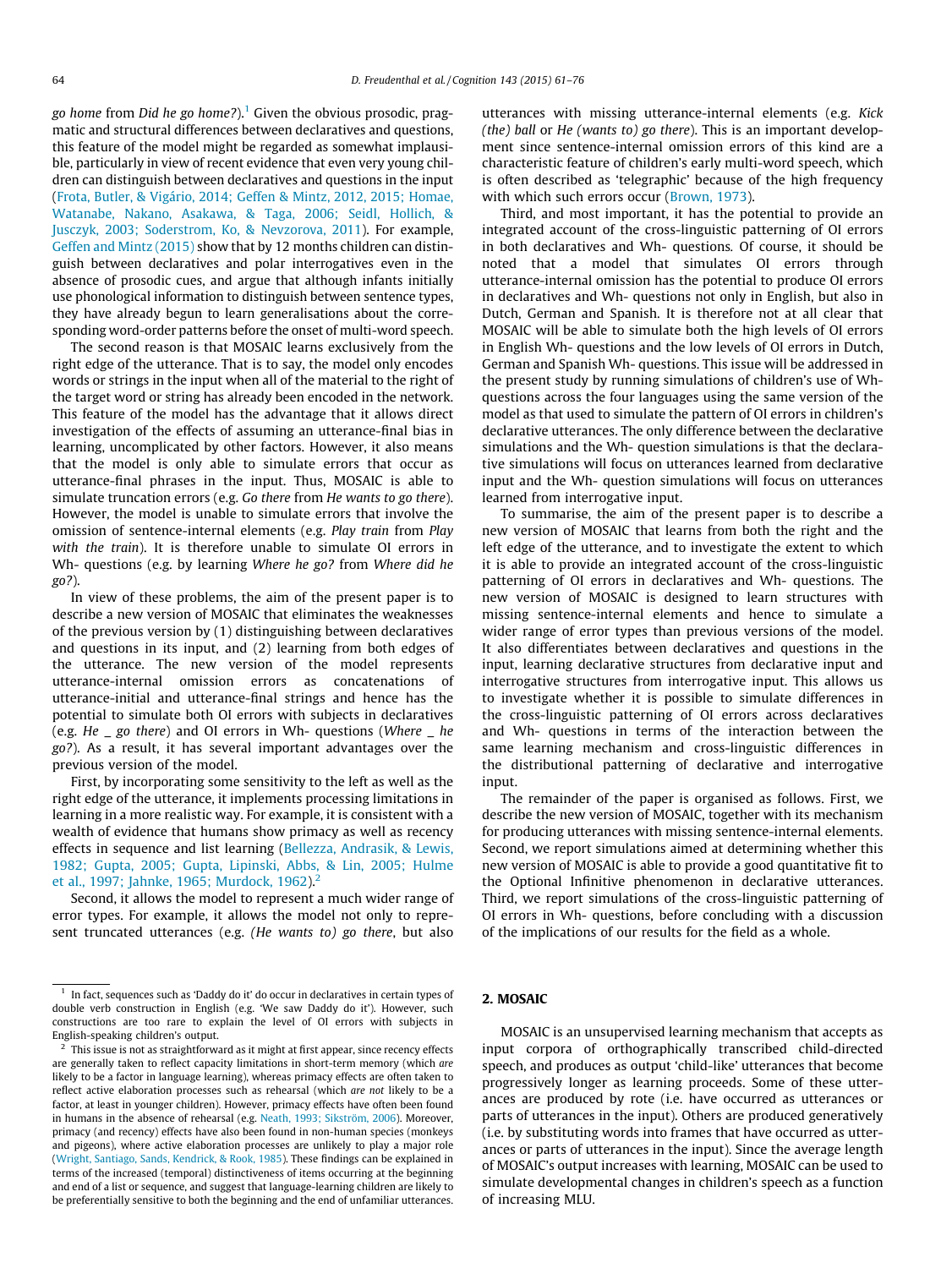#### 2.1. The MOSAIC network

The basis of MOSAIC is an n-ary discrimination net that consists of nodes and arcs connecting those nodes. At the head of the network is an empty root node. Nodes directly beneath the root node are called primitive nodes and are used to store the words that MOSAIC encodes. Nodes at deeper levels in the network are used to encode the phrases that have been encoded in the model. The arcs or 'tests links' that connect nodes are used to store the difference between the nodes they connect. A MOSAIC network is slowly built up from exposure to the input it receives. As MOSAIC sees more input it creates more nodes, and nodes at deeper levels in the network. The model thus stores (and is hence able to produce) more and longer utterances as a function of learning.

#### 2.2. Edge-first learning in MOSAIC

A central feature of MOSAIC is that it learns from the edge of the utterance. The version of MOSAIC used in the present study learns from both the right and left edges. However, previous versions of MOSAIC have learned exclusively from the right edge. For clarity of exposition, we first describe right edge learning.We then describe left edge learning, and the way in which the products of right edge learning and left edge learning are combined within the model.

#### 2.2.1. Right edge learning

To illustrate right edge learning, consider an empty MOSAIC network that is shown the utterance: He goes home a number of times. MOSAIC's right edge learning mechanism will only encode a word or phrase when everything that follows that phrase in the utterance has already been encoded in the network. This mechanism can be likened to a moving window or buffer. Whenever an unknown word or word transition is encountered, the contents of the buffer are emptied, and only the most recently encountered word is left as a target for encoding. Thus, on the first presentation of He goes home, the model will process the utterance in a left-to-right fashion. When it reaches the end of the utterance, the buffer will contain the word home, and a node for this word will be created. On the second presentation of the utterance, the buffer will contain the phrase goes home when reaching the end of the utterance. The model will now attempt to encode this phrase, but since no primitive node exists for the word goes this primitive node will be created first. On the third presentation, a non-primitive node containing the phrase goes home will be created. A fourth presentation will result in a primitive node for the word he, while a fifth presentation will result in the creation of a non-primitive node for the phrase he goes home. Fig. 1 shows the model after five presentations of the utterance He goes home.



Right edge learning has the effect of restricting the strings represented in MOSAIC to utterance-final sequences that have occurred in the input (or novel sequences based on utterancefinal frames that have occurred in the input—see section on generating output from MOSAIC below). Previous work with MOSAIC has shown that this mechanism allows the model to simulate variation in the developmental patterning of OI errors across several different languages [\(Freudenthal, Pine, & Gobet, 2010; Freudenthal et al.,](#page-15-0) [2006a, 2007, 2009](#page-15-0)).

#### 2.2.2. Left-edge learning

Left edge learning works in a similar way to right edge learning, except that it is anchored at the left edge of the utterance and restricted to a single word (or chunk—see section on chunking below). MOSAIC thus builds up its representation from both edges of the utterance, displaying a (small) primacy and a (larger) recency effect in learning. However, MOSAIC also combines the products of right and left edge learning by associating utterance-initial and utterance-final elements on the basis of their co-occurrence in utterances in the input. This process is illustrated in Fig. 2. The network depicted in Fig. 2 has encoded the utterance-initial word he and the utterance-final phrases go home and go away. The word he and the phrase go home have been associated on the basis of their co-occurrence in the utterance He can go home, allowing the model to produce the utterance he go home. Since the difficulty of associating utterance-initial and utterance-final elements would be expected to increase as a function of the distance between the elements in the target utterance, the probability  $(p)$  of associating utterance-initial and utterance-final elements within the model is governed by the formula:  $p = 1/d$ , where d is the number of words intervening between the relevant utterance-initial and utterance-final elements.

The addition to the model of left edge learning and a mechanism for associating the products of right and left edge learning has the effect of expanding the range of strings represented in MOSAIC to include utterance-initial words and chunks and strings with missing utterance-internal elements. Restricting left edge learning to one word or chunk has the effect of ensuring that utterance-internal omission errors occur near the left edge of the target utterance. Together these mechanisms allow MOSAIC to learn both OI errors with subjects in declaratives (e.g. He go home) from declarative input, and OI errors in Wh- questions (e.g. Where (does) that go?) from interrogative input.

#### 2.3. Learning speed

In the examples presented so far, MOSAIC has been described as if nodes were created in the model whenever the opportunity arose. In fact, however, node creation in MOSAIC is slow and probabilistic, and words and phrases typically have to be encountered many times before they are encoded. Input corpora are fed through



Fig. 1. A MOSAIC network after it has seen the phrase He goes home five times. Fig. 2. A MOSAIC network that has associated the word He and the phrase Go home.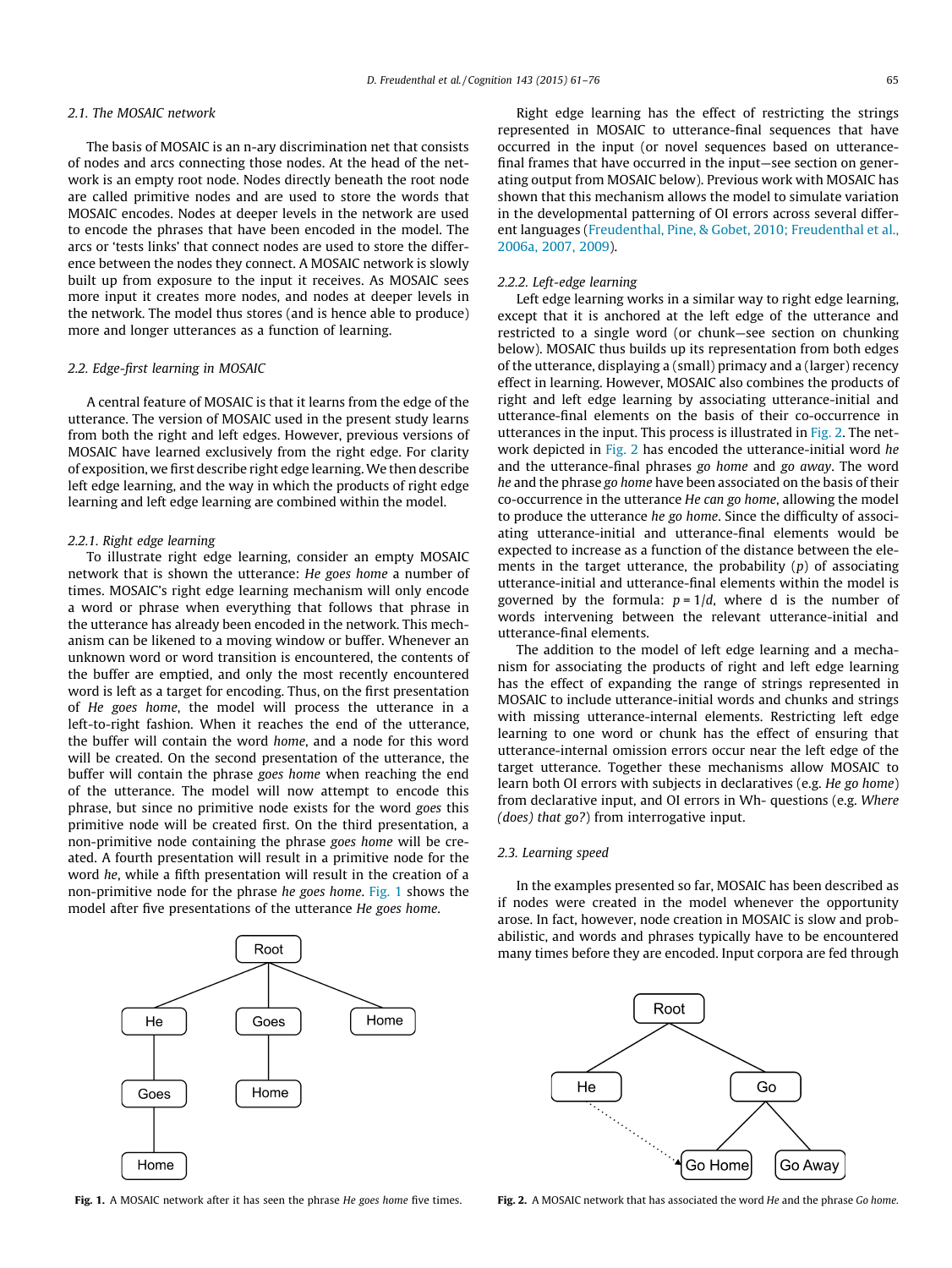the model several times and the node creation probability (NCP) increases with every exposure to the input. Node-creation is governed by the following formula:

$$
NCP = \left(\frac{1}{1 + e^{(m - u/c)/t}}\right)^{\sqrt{d}}
$$

where NCP = Node Creation Probability,  $m = a$  constant, set to 40 for these simulations,  $c$  = corpus size (number of utterances),  $u$  = total number of utterances seen,  $t = a$  constant, set to 3 for these simulations,  $d$  = distance to the edge of the utterance.

The formula for Node Creation Probability and the role of its parameters is explored in more detail in [Appendix A](#page-13-0) (Node Creation Probability).

#### 2.4. Generating output from MOSAIC

There are two mechanisms for generating output from MOSAIC. The first is a rote production mechanism that is only able to produce utterances that were present in the model's input. The second is a generative production mechanism that allows the model to produce novel utterances by substituting items for each other on the basis of their distributional similarity. The first of these processes involves traversing all of the branches in the network. When a terminal node (or end-of-utterance marker) is encountered, the phrase encoded in that branch is produced together with concatenations of that phrase and all the utterance-initial words and chunks with which it has been associated. This process results in the production of all the (utterance-final) phrases and all the utterances with missing internal elements that are represented in the network. The only restriction applied to this mechanism is that utterance-initial and utterance-final elements can only be concatenated if they are anchored. That is to say, utterance- initial elements can only be concatenated if the last word in the element has occurred in utterance-final position, and utterance- final elements can only be concatenated if the first word in the element has occurred in utterance-initial position. This restriction is designed to increase the plausibility of MOSAIC's output by ruling out sentence internal omission errors in which the beginning or the end of the utterance is not a semantically plausible unit. For example, it prevents the model from producing utterances such as The (boy) wants a drink on the assumption that, whatever the status of young children's grammatical knowledge, they would be unlikely to make such errors because including the word the without including the word that it modifies (in this case boy) would make neither semantic nor pragmatic sense.

The generative production mechanism works by tracking the contexts (preceding and following words) in which the words encoded in the model have been encountered in the input. Words that share a sufficient amount of overlap (20% for the present simulations) in both the words that precede and the words that follow them are considered equivalent and can be substituted when generating output from the model, resulting in phrases and concatenations that were not present in the input. Several authors have shown that words with high overlap in terms of shared sentential contexts are likely to be of the same syntactic class (e.g. [Mintz,](#page-15-0) [2003; Redington, Chater, & Finch, 1998\)](#page-15-0).

# 2.5. Chunking

The generativity mechanism described above generally results in substitutions of items from the same syntactic class. Substitutions that appear of good quality in one situation, however, may

result in anomalous utterances in other situations. For example, do and make tend to occur in similar contexts in the input because they are both transitive main verbs. However, do is also an auxiliary (e.g. Do you want a cookie?), whereas make is not. Substitution of make for do in main verb contexts tends to result in grammatical and/or child-like utterances. However, substitution of make for do in auxiliary contexts tends to result in utterances that are neither grammatical nor typical of child speech. MOSAIC avoids such unwanted substitutions by implementing a chunking mechanism. According to theories based on chunking [\(Chase & Simon, 1973;](#page-14-0) [Gobet & Simon, 1998; Gobet et al., 2001\)](#page-14-0), frequently encountered stimuli are grouped into larger structures that can be retrieved as one unit. Chunking in MOSAIC is implemented by registering the frequency with which nodes in the model are visited when processing the model's input. When the frequency for a multi-word phrase exceeds a predetermined threshold, a new node at the primitive level is created to encode that multi-word phrase. The multi-word phrase is subsequently treated as one unit by the generativity mechanism. That is, individual words that make up the multi-word phrase cannot be substituted in the context of the newly created chunk. The chunking mechanism, which is described in more detail in [Freudenthal, Pine, and Gobet \(2005\)](#page-15-0), also allows MOSAIC to learn utterances that contain frequent phrases more quickly than would otherwise be the case, and plays an important role in determining the type of utterances with missing internal elements that the model represents. Thus, the fact that left edge learning is restricted to one chunk rather than one word means that, although utterance-initial omission errors tend to be anchored at the left edge of the utterance (e.g. That (can) go there or Where (does) that go?), they can also occur further to the right of the utterance, provided the target utterance begins with a high frequency string (e.g. That one (can) go there or Where is (he) going?).

#### 2.6. Running simulations in MOSAIC

Simulations are run in MOSAIC by feeding the input corpus through the model several times and generating an output file after each cycle through the input corpus. This output file consists of rote-learned utterance-final phrases together with internalomission rote-learned phrases (i.e. concatenated utterance-initial and utterance-final phrases); and generated (novel) utterancefinal phrases together with internal-omission generated phrases (i.e. concatenated utterance-initial and utterance-final phrases where one of the two phrases is novel). Because the size of the network grows as a function of the amount of input to which the model has been exposed, the average length of the model's output increases with every cycle through the input corpus. Output files can therefore be selected for analysis on the basis of their MLU and compared with data from children at the same stage of development. Because MOSAIC's output consists of sets of utterance types rather than utterance tokens, corpora of child utterances are also reduced to sets of utterance types before matching output files are selected.

#### 3. The simulations

#### 3.1. Input corpora

The corpora used as input for the present simulations were those of Anne and Becky (English), Matthijs and Peter (Dutch), Juan (Spanish) and Leo (German). These are the same corpora used in [Freudenthal et al. \(2007\).](#page-14-0) The data for the English children are part of the Manchester corpus [\(Theakston, Lieven, Pine, & Rowland,](#page-15-0) [2001\)](#page-15-0), and consist of approximately 33,000 input utterances for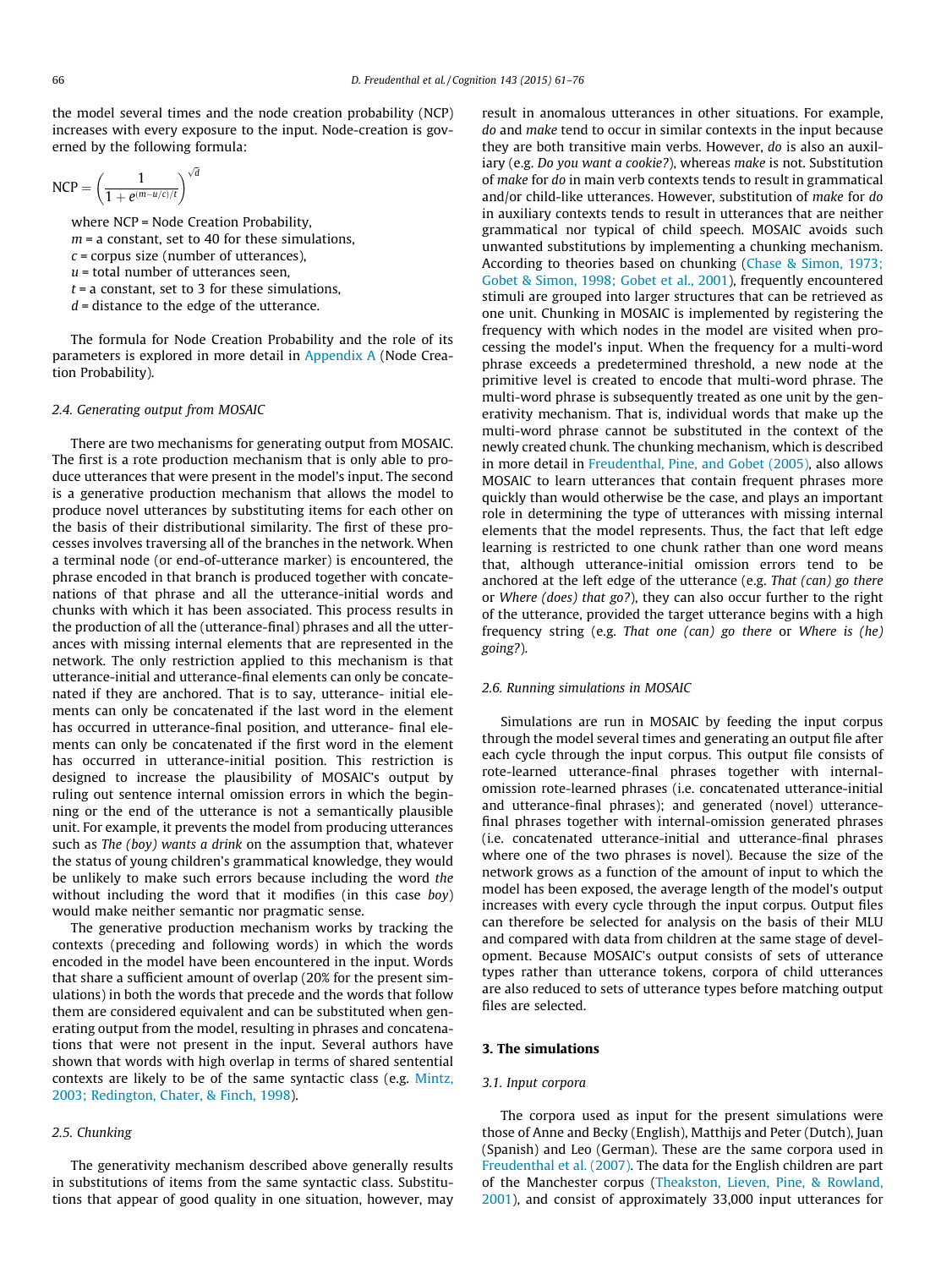Anne and 27,000 input utterances for Becky. The data for the Dutch children are part of the Groningen corpus [\(Bol, 1996; Wijnen,](#page-14-0) [Kempen, & Gillis, 2001](#page-14-0)) and consist of approximately 14,000 input utterances for Matthijs and 13,000 input utterances for Peter. The data for the Spanish child are part of the Madrid corpus ([Aguado-Orea & Pine, 2015](#page-14-0)) and consist of approximately 25,000 input utterances. The data for the German child constitute a dense corpus (consisting of over 140,000 parental utterances) made available to us by the Max Planck institute for Evolutionary Anthropology in Leipzig ([Behrens, 2006](#page-14-0)). Since this dataset is considerably larger than all of the other corpora, a random sample of 30,000 maternal utterances was extracted from the German corpus to serve as input to the model.

#### 3.2. Preparation of the input corpora

Preparation of the input corpora involved extracting all parental speech from the relevant transcripts, and deleting all filler material, pauses, hesitations, false starts, and utterances where one or more words were unintelligible to the transcriber. This is the same procedure as that used in [Freudenthal et al. \(2007\)](#page-14-0). However, preparation of the input for the present simulations departed from Freudenthal et al. in one important respect. Freudenthal et al. treated all input as if it was declarative. That is, question marks in the transcripts were ignored. For the present simulations, this information was retained in the utterances extracted from the transcripts, and all words in interrogative utterances where marked for being part of a question. Marking words in this way makes it possible to determine whether (partial) utterances have been learned from questions in the input, and thus allows the separation of MOSAIC's output into utterances learned from interrogative input and utterances learned from declarative input. It is thus a way of implementing the assumption that children can distinguish between declaratives and questions before the onset of multi-word speech. Note, however, that treating words learned from declaratives and words learned from questions as separate entries is not intended as a realistic way of representing children's knowledge of the words themselves; it is simply a convenient way of allowing the model to distinguish between declaratives and interrogatives, which we know young children are able to do. Moreover, although it does have some effect on the speed with which the model learns particular words (because it changes the frequency statistics of words in the input), previous work with MOSAIC has shown that it actually has little effect on the output of the model. For example, [Freudenthal et al. \(2009\)](#page-15-0) used the same strategy to keep track of information about whether infinitive forms had been learned from modal or non-modal contexts and found that representing infinitive forms that had and had not been learned from modal contexts as separate lexical entries had very little effect on the patterning of finite and non-finite forms in the model's output. We therefore decided to use this strategy again in the new version of the model.

#### 3.3. Preparation of the child data

Preparation of the child data proceeded in a similar manner to the preparation of the input data. The transcripts of individual recording sessions were aggregated into batches reflecting different MLU points or developmental stages. For Dutch and German, 4 different stages between MLU 1.5 and 4.0 were selected. For English and Spanish the first MLU point was dropped, resulting in three developmental stages. For English, the first MLU point was dropped because the analysis was restricted to utterances with third person singular subjects, which are rare in the data until the child's MLU has reached a reasonably high level. For Spanish, the first MLU point was dropped because the Spanish child did

not produce a sufficiently large number of utterances at this point in development.

#### 3.4. Running the simulations

Simulations were run by feeding the input corpora through the model several times and generating output (of increasing average length) after each exposure to the input set. The output files that most closely matched the MLU of the children at the different developmental stages were then selected for analysis. In order to establish the reliability of the results, 10 simulations were run for each child by feeding the same input corpus through models that were initialized with different random seeds. The results were then averaged across the 10 simulations and compared with the results for the corresponding child. For the simulations of OI errors in declaratives, Root Mean Square Error measures (RMSEs) were used to assess the fit between the child and the average model. RMSEs provide a measure of the extent to which the patterning of the data across several different categories (e.g., non-finite, simple finite and compound finite) diverges between two cases (e.g., child and model). Comparing the RMSEs for the simulations using the old and the new versions of the model is therefore a good way of identifying any substantive changes in the model's fit to the child data. For the simulations of OI errors in Wh- questions, RMSEs were not used, since, for these simulations, there were only two categories: Wh- questions that included an OI error and Whquestions that did not (see below). For the simulations of OI errors in declaratives, analysis was restricted to declarative output that included at least one verb other than the copula. For the simulations of OI errors in Wh- questions, analysis was restricted to non-subject question output that contained both a Wh- word and a main verb. Sample output from declaratives and Wh- questions for two English models is provided in [Appendix B](#page-14-0).

# 3.5. Coding and data analysis

#### 3.5.1. OI errors in declaratives

The analysis of OI errors in declaratives employed the same analysis routines that were used in [Freudenthal et al. \(2007\)](#page-14-0). Analysis was restricted to utterance types rather than tokens and each utterance was assigned to one of three categories: simple-finite utterances, compound-finite utterances or non-finite utterances.

Simple finite utterances were defined as utterances that only included unambiguously finite verb forms (e.g., utterances containing first person singular, second person singular or third person singular verb forms in Dutch or German, and utterances containing third person singular verb forms and irregular past tense verb forms in English).

Compound finite utterances were defined as utterances containing both an unambiguously finite verb form and a verb form that was not unambiguously finite (e.g., utterances containing a singular present tense verb form and a form matching the infinitive in Dutch or German, and utterances containing a modal and an infinitive or an auxiliary and a perfect or progressive participle in English).

Non-finite utterances were defined as utterances that did not include an unambiguously finite verb form (e.g., utterances containing infinitive or plural present tense verb forms in Dutch and German and utterances containing zero-marked verb forms in English).

An important feature of this coding scheme is that it treats all ambiguous verb forms as if they were nonfinite verb forms. This feature of the coding scheme is necessary because there are some finite verb forms in Dutch, German and English that are indistinguishable from the infinitive. Thus, although there is strong evidence that Dutch, German and English children do produce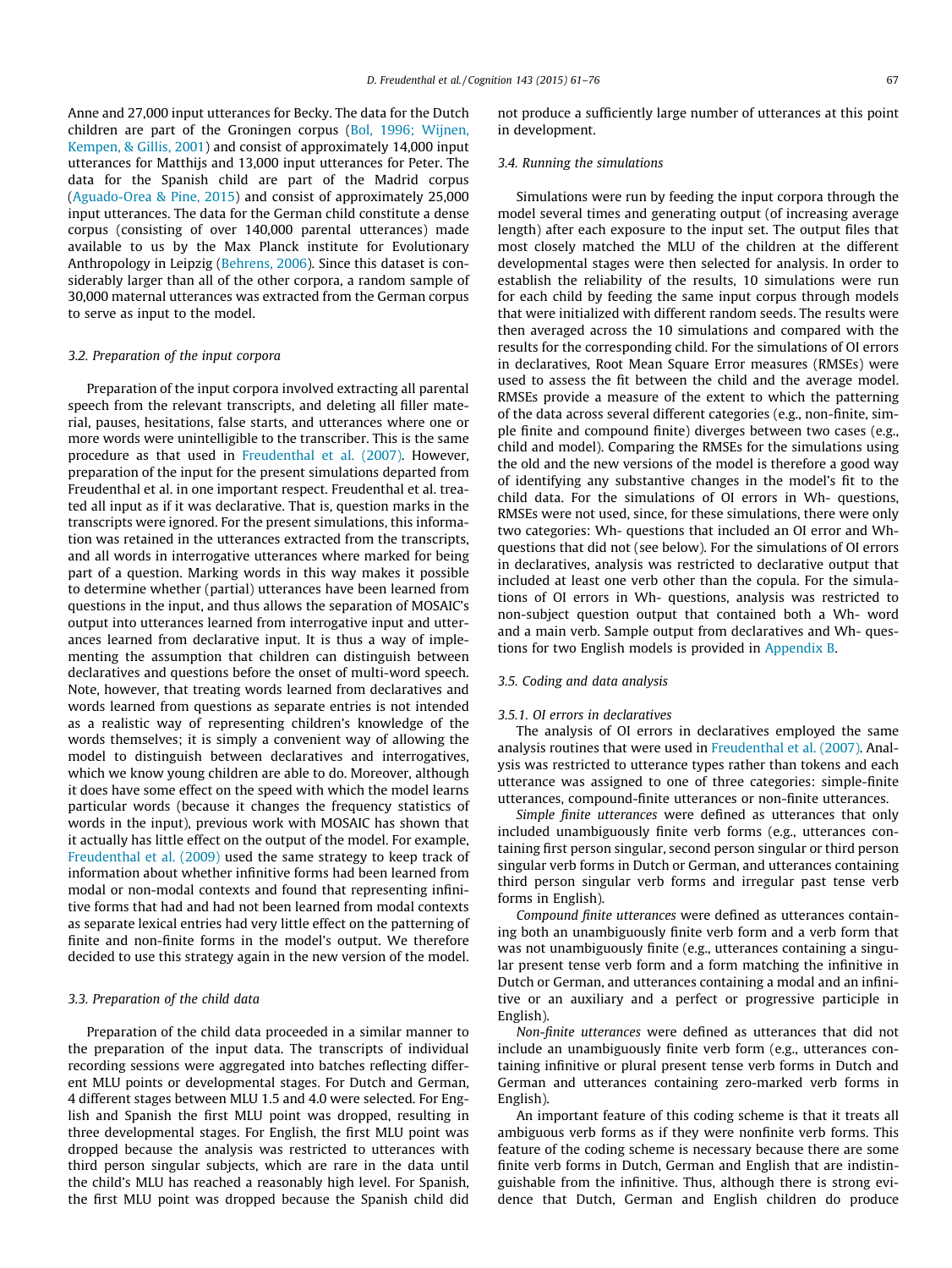

Fig. 3. Data, old and new model for Matthijs.

infinitive verb forms in contexts in which a finite verb form is required, it is actually impossible to be sure whether the verb form included in any particular utterance is an infinitive as opposed to a finite plural present tense verb form (in Dutch and German) or a zero-marked finite present tense verb form (in English).

An obvious disadvantage of coding the data in this way is that the measures are always likely to underestimate to some degree the child's and the model's ability to produce correct finite forms. As [Freudenthal et al. \(2007\)](#page-14-0) point out, this does not affect the validity of any analysis of the closeness of the fit between the data of the children and their respective models because the child data are analyzed in exactly the same way. Nevertheless, it could be argued that the level of ambiguity in English is so high that treating all zero-marked forms in the same way makes it trivially easy to simulate the data. For this reason, the analysis of English was restricted to utterances that contained a third person singular subject (e.g. He go(es)), since the provision of a zero marked form in a third person singular context is clearly incorrect.

#### 3.5.2. OI errors in Wh- questions

The analysis of OI errors in Wh- questions was restricted to non-subject questions that contained both a Wh- word and a main verb.<sup>3</sup> As with the analysis of OI errors in declaratives, the main focus of this analysis was on determining whether the utterances produced by the children and the models were marked for finiteness. For English, this means that the source of ambiguity that exists in declarative utterances is removed. In English Wh- questions, finiteness marking is carried by the modal or auxiliary. Thus, any utterance that contains a non-finite verb and lacks a modal or auxiliary (e.g. Where go?) can automatically be classified as an OI error. It is therefore unnecessary to restrict the analysis of Wh- questions to utterances containing a third person singular subject. For Dutch, German and Spanish, the analysis proceeded in a similar manner. Utterances that contained a finite main verb or modal/auxiliary were classified as finite, whereas utterances that contained only a non-finite main verb were classified as non-finite. However, since in Dutch and German Wh- questions, non-finite and plural finite verb forms can be distinguished on the basis of their position in the utterance (i.e. non-finite verb forms occur in utterance-final position whereas plural finite verb forms are always followed by a plural NP subject), plural verb forms were classified as finite if they were followed by a plural NP subject. Thus, the correctly formed Whquestion: Wo spielen sie? (Where play they?) was classified as finite, whereas the incorrect Wh- Questions Wo sie spielen? (Where they play?) and Wo spielen? (Where play?) were classified as non-finite.

#### 4. Results

# 4.1. Modelling the rate of OI errors in declaratives in Dutch, Spanish and German

One of the key strengths of MOSAIC is that it provides a unified cross-linguistic account of the developmental patterning of OI errors in declaratives. In a first set of simulations we therefore investigate whether it is still possible to simulate this patterning using the new version of the model. Figs. 3 and 4 show the results for the Dutch simulations with the new version of the model  $(c)$ , as well as the simulations (b) and child data (a) reported in [Freudenthal et al. \(2007\)](#page-14-0). The figures for the new simulations include error bars because they report results averaged across 10 runs of the model, each of which was initialised with a different random seed.

It is clear from these figures that the new simulations show the same pattern as the old simulations. Root mean squared errors (RMSEs) for the old simulations are .04, .01, .21 and .12 for Matthijs and .03, .07, .25 and .10 for Peter. RMSEs for the averages of the new simulations are .09, .02, .25 and .13 for Matthijs and .01, .02, .27 and .04 for Peter. Thus, although neither the old nor the new versions of the model capture all of the fine detail of the child data (particularly the pronounced drop in the proportion of OI errors between the second and third MLU points), both models simulate the very high rates of OI errors in Dutch during the early stages, and the substantial drop in the level of OI errors across the MLU range.

[Fig. 5](#page-8-0) shows the results for the Spanish simulation with the new version of the model (c), as well as the simulation (b) and child data (a) reported in [Freudenthal et al. \(2007\).](#page-14-0) Again it is clear that

<sup>&</sup>lt;sup>3</sup> Note that this definition excludes Wh- questions from which the Wh- word has been omitted. Such questions occur in the speech of English, Dutch, German and Spanish children during the early stages, and are readily simulated by the model as utterance-final phrases learned from Wh- questions in the input. However, they are not relevant to Wexler's analysis of the cross-linguistic patterning of OI errors in Whquestions since they do not include a Wh- word (which is the factor that Wexler assumes triggers the use of a finite form in Dutch and German).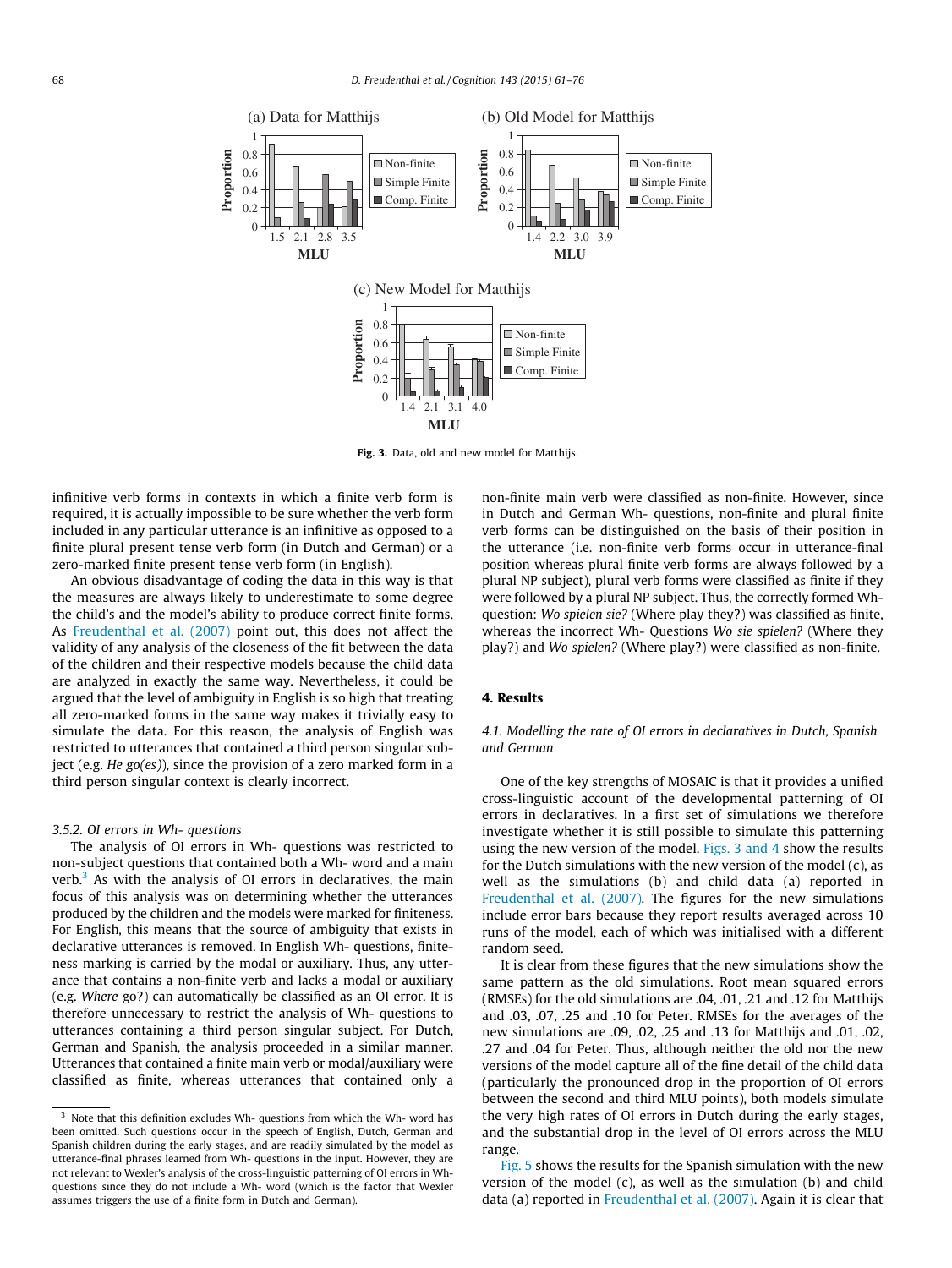<span id="page-8-0"></span>

Fig. 4. Data, old and new model for Peter.



Fig. 5. Data, old and new model for Juan.

the new simulations show the same pattern as the old simulation. RMSEs for the old simulation are .06, .05 and .11. RMSEs for the average of the new simulations are .09 .06 and .09. Thus, although again there are some minor differences between the child and the model data, both models simulate the low level of OI errors in Spanish across the MLU range and the high level of simple-finite utterances.

[Fig. 6](#page-9-0) shows the results for the German simulation with the new version of the model  $(c)$ , as well as the simulation  $(b)$  and the child data (a) reported in [Freudenthal et al. \(2007\).](#page-14-0) These results are also very similar to those for the old simulation. RMSEs for the old simulation are .05, .05, .02 and .04. RMSEs for the average of the new simulations are .08, .06 .03 and .08. Thus, like the old model, the new model simulates the lower level of OI errors in German than in Dutch during the early stages, and the less pronounced drop in the level of OI errors across the MLU range.

It is clear from these results that the new version of MOSAIC continues to simulate both the apparent qualitative difference in the rate of OI errors between Dutch/German and Spanish and the more subtle difference in the rate of OI errors between Dutch and German. These results show that neither the addition of left edge learning, nor the exclusive focus on declaratives in the model's input, seriously affect MOSAIC's ability to simulate the cross-linguistic data. It is therefore possible to simulate the developmental patterning of OI errors in Dutch, Spanish and German declaratives in terms of a mechanism that learns from both edges of the utterance and learns declaratives exclusively from declarative input.

#### 4.2. Modelling the rate of OI errors in declaratives in English

In addition to simulating the pattern of OI errors in Dutch, German and Spanish declaratives, MOSAIC is also able to simulate the developmental patterning of OI errors in English declaratives. However, simulating the pattern of OI errors in English is complicated by the fact that English is such a morphologically impoverished language that it is only possible to unambiguously identify OI errors in a restricted set of contexts. For this reason, previous work with MOSAIC has focused on the pattern of OI errors in utterances with third person singular subjects (e.g. He go out instead of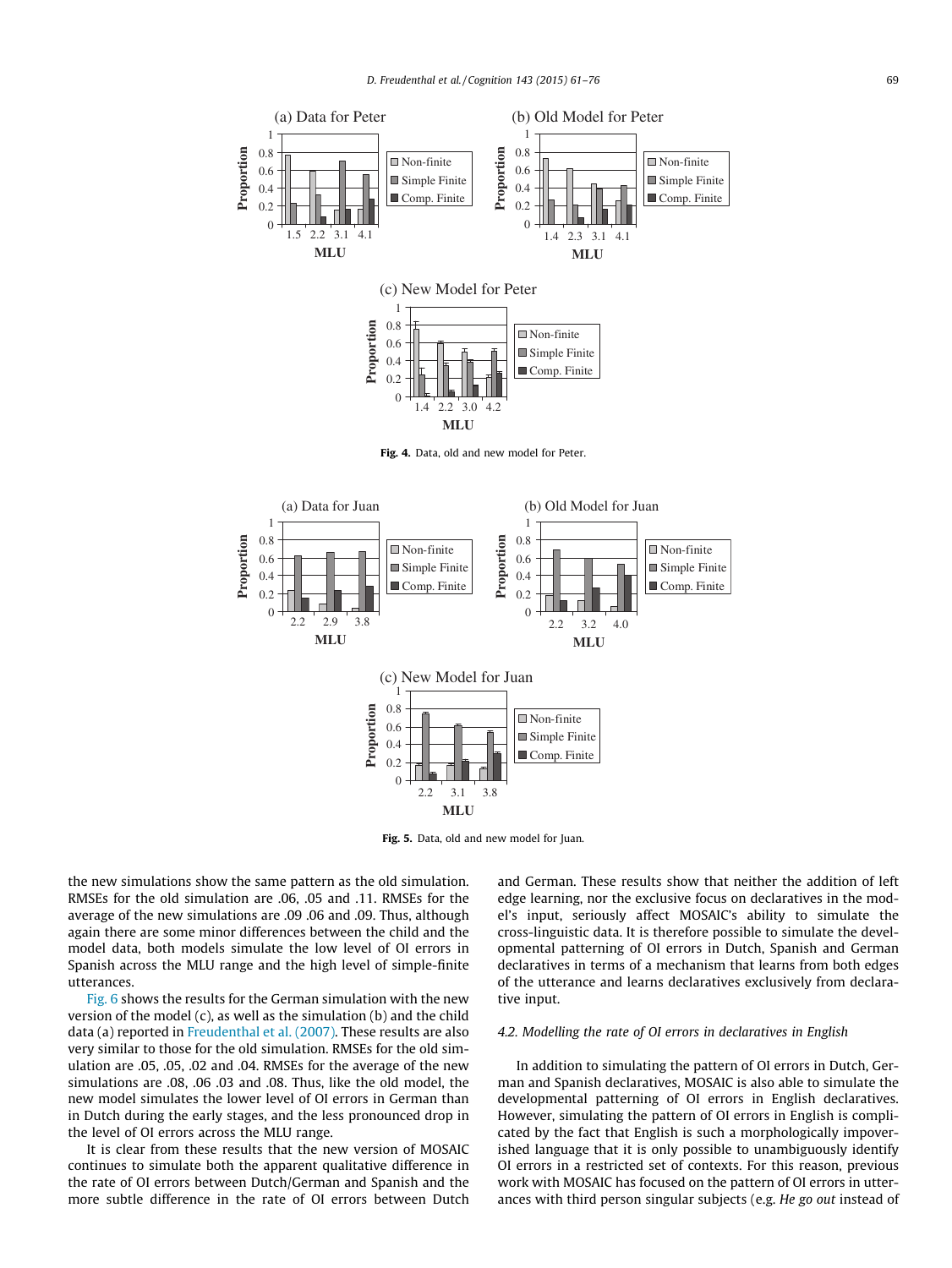<span id="page-9-0"></span>

Fig. 6. Data, old and new model for Leo.



Fig. 7. Data, old and new simulations for Anne.

He goes out and She do it instead of She does it). Simulating this pattern is a particularly strong test of the new version of MOSAIC because strings such as He go out and She do it do not occur as sequences in English declarative input. The new version of the model is thus totally reliant on its mechanism for concatenating utterance-initial and utterance-final phrases when producing such errors.

Figs. 7 and 8 show the results for the English simulations using the new version of the model  $(c)$ , as well as the simulations  $(b)$  and child data (a) reported in [Freudenthal et al. \(2007\).](#page-14-0) It is clear from these Figures that, despite the changes made to the underlying mechanism, the new version of the model continues to simulate the developmental data remarkably well. RMSEs for the old simulations are .09, .11 and .13 for Anne and .13, .07 and .05 for Becky. RMSEs for the averages of the new simulations are .12, .08 and .05 for Anne and .04, .09 and .08 for Becky.

These results show that it is possible to replace MOSAIC's old mechanism for simulating OI errors with subjects with a new mechanism that concatenates utterance-initial words or chunks and utterance-final phrases. This mechanism allows MOSAIC to learn OI errors with subjects from subject + modal/auxiliary + verb structures rather than from questions in the input, and hence eliminates an important weakness of the earlier version of the model.

### 4.3. Simulating the pattern of OI errors in English, German and Spanish Wh- questions

The simulations reported above show that it is possible to develop a unified account of the development patterning of OI errors in English, Dutch, German and Spanish declaratives without relying on interrogative input. However, distinguishing between declaratives and questions in the input also has the advantage that it opens up the possibility of simulating the cross-linguistic patterning of OI errors in both declaratives and Wh- questions using exactly the same learning mechanism.

[Table 2](#page-10-0) provides data on the proportion of OI errors in Whquestions at three MLU points for the English, German and Spanish children whose declarative data were simulated earlier. Data from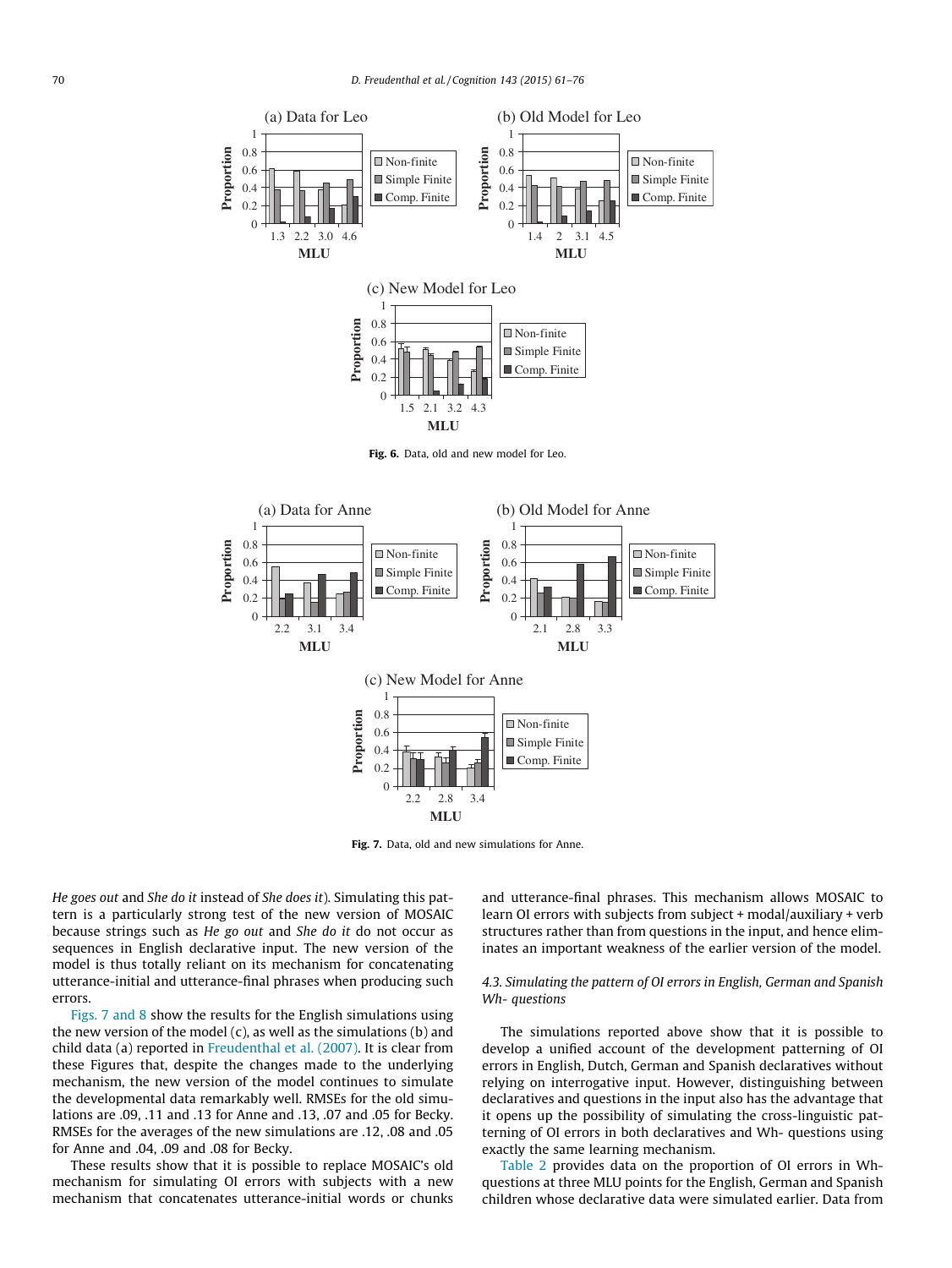<span id="page-10-0"></span>

Fig. 8. Data, old and new models for Becky.

| Table 2                                                                          |
|----------------------------------------------------------------------------------|
| Proportions of OI errors in Wh- questions for Anne, Becky, Leo and Juan at three |
| developmental stages (number of contributing utterances and MIII in parentheses) |

developmental stages (number of contributing utterances and MLU in parentheses).

Table 3

Proportions of OI errors in Wh- questions in German and Spanish at three developmental stages (number of contributing utterances and MLU in parentheses).

|                 | Т1            | T2            | TЗ             |
|-----------------|---------------|---------------|----------------|
| Anne (English)  | .70(47, 2.49) | .42(45, 3.29) | .07(27, 3.64)  |
| Becky (English) | .69(42, 2.47) | .42(24, 3.22) | .08(178, 3.68) |
| Leo (German)    | .17(6, 2.40)  | .00(34, 3.57) | .00(22, 3.76)  |
| Juan (Spanish)  | .00(23, 2.46) | .03(35, 3.45) | .00(48, 3.96)  |

the two Dutch children are not included since neither produced sufficiently high numbers of Wh- questions to allow a meaningful analysis to be performed. It can be seen from Table 2 that, consistent with the previous literature, OI errors occur at much higher rates in the English than in the German and Spanish children during the early stages (0.70 in Anne and 0.69 in Becky compared with .17 in Leo and .00 in Juan). However, it is also clear that the German child, Leo, and the Spanish child, Juan, produce few Wh- questions of any kind at T1. In order to obtain a more reliable estimate of the proportion of OI errors in Wh- questions in German and Spanish during the early stages, we therefore analysed the data from the 6 typically developing German-speaking children in the Szagun corpus [\(Szagun, 2001\)](#page-15-0) and 5 Spanish-speaking children from the Aguirre, Irene, Marrero/Albalá and Ornat corpora [\(López Ornat,](#page-15-0) [1994\)](#page-15-0), all of which are available in the CHILDES database ([MacWhinney, 2000](#page-15-0)). The results of this analysis are presented in Table 3.

Although there are still few Wh- questions during the early stages in most of the children's speech, the data presented in Table 3 confirm that the rate of OI errors in Wh- questions is much lower in German and Spanish than it is in English. However, they also suggest that the rate of OI errors in Wh- questions is higher in German than it is in Spanish during the early stages. Thus, although none of the Spanish children produced OI errors in Whquestions at T1, the average rate of OI errors in German at T1 is .23, with most of the German children producing at least one OI error (see Table 4 for a list of examples). The implication is that there is an early stage during which German children do make OI errors in Wh- questions, but that such errors occur at much lower rates in German than they do in English.

Table 5 presents results for the English, German and Spanish simulations. In each case, the proportion of OI errors is an average based on 10 runs of the model. It is clear from Table 5 that,

|         | T1              | T <sub>2</sub> | T3             |
|---------|-----------------|----------------|----------------|
| German  |                 |                |                |
| Anna    | .14(14, 2.41)   | .00(53, 3.09)  | .00(65, 3.49)  |
| Emely   | $N/A$ (0, 2.34) | .00(2, 2.91)   | .00(12, 3.83)  |
| Falko   | .25(4, 2.56)    | .13(8, 3.30)   | .00(16, 3.76)  |
| Lisa    | .00(4, 2.47)    | .00(12, 2.99)  | .00(29, 3.86)  |
| Rahel   | .22(9, 2.56)    | .00(17, 3.87)  | .00(34, 4.50)  |
| Soeren  | .33(3, 2.47)    | .13(8.3.63)    | .02(86, 3.85)  |
| Spanish |                 |                |                |
| Alfonso | .00(8, 2.66)    | .00(3, 3.14)   | N/A            |
| Idaira  | .00(9, 2.45)    | .00(15, 3.38)  | .00(17, 3.98)  |
| Irene   | .00(5, 2.54)    | .00(23, 3.11)  | .00(165, 3.93) |
| Magda   | .00(56, 2.52)   | .00(29, 3.07)  | N/A            |
| María   | .00(10, 2.44)   | .00(9, 3.26)   | .00(14, 3.94)  |

| $\sim$ |     |
|--------|-----|
|        | . . |

Examples of OI errors in German Wh- questions.

| Child  | Error                           | Gloss                           |
|--------|---------------------------------|---------------------------------|
| Leo    | Wo stecken?                     | Where put-INF?                  |
| Anna   | Wo mit machen?                  | Where with do-INF?              |
|        | Wo Claudi die Tasse ausspuelen? | Where Claudi the cup rinse-INF? |
|        | Wo machen?                      | Where do-INF?                   |
|        | Was mit machen?                 | What with do-INF?               |
| Falko  | Wo der passen?                  | Where that fit-INF              |
| Rahel  | Wo malen?                       | Where paint-INF                 |
|        | Wo das gemacht                  | Where that make-PERF            |
| Soeren | Wo da hingehen                  | Where there go-INF?             |

#### Table 5

Average proportions of OI errors for Anne, Becky, Leo and Juan's models at three developmental stages (SD and Average MLU in parentheses).

|                 | Τ1                  | T2                  | т٦                  |
|-----------------|---------------------|---------------------|---------------------|
| Anne (English)  | $.48$ $(.06, 2.59)$ | $.30$ (.06, 3.10),  | .16(.05, 3.80)      |
| Becky (English) | $.48$ $(.06, 2.58)$ | .33(.05, 3.16)      | .23(0.05, 3.69)     |
| Leo (German)    | .24(.05, 2.51)      | .11(.04, 3.17)      | .07(0.03, 3.78)     |
| Juan (Spanish)  | $.04$ $(.01, 2.48)$ | $.02$ $(.00, 3.13)$ | $.01$ $(.01, 3.83)$ |

although MOSAIC underestimates the level of OI errors in English at T1, it simulates both the higher rate of errors in English than in German and Spanish and the higher rate of errors in German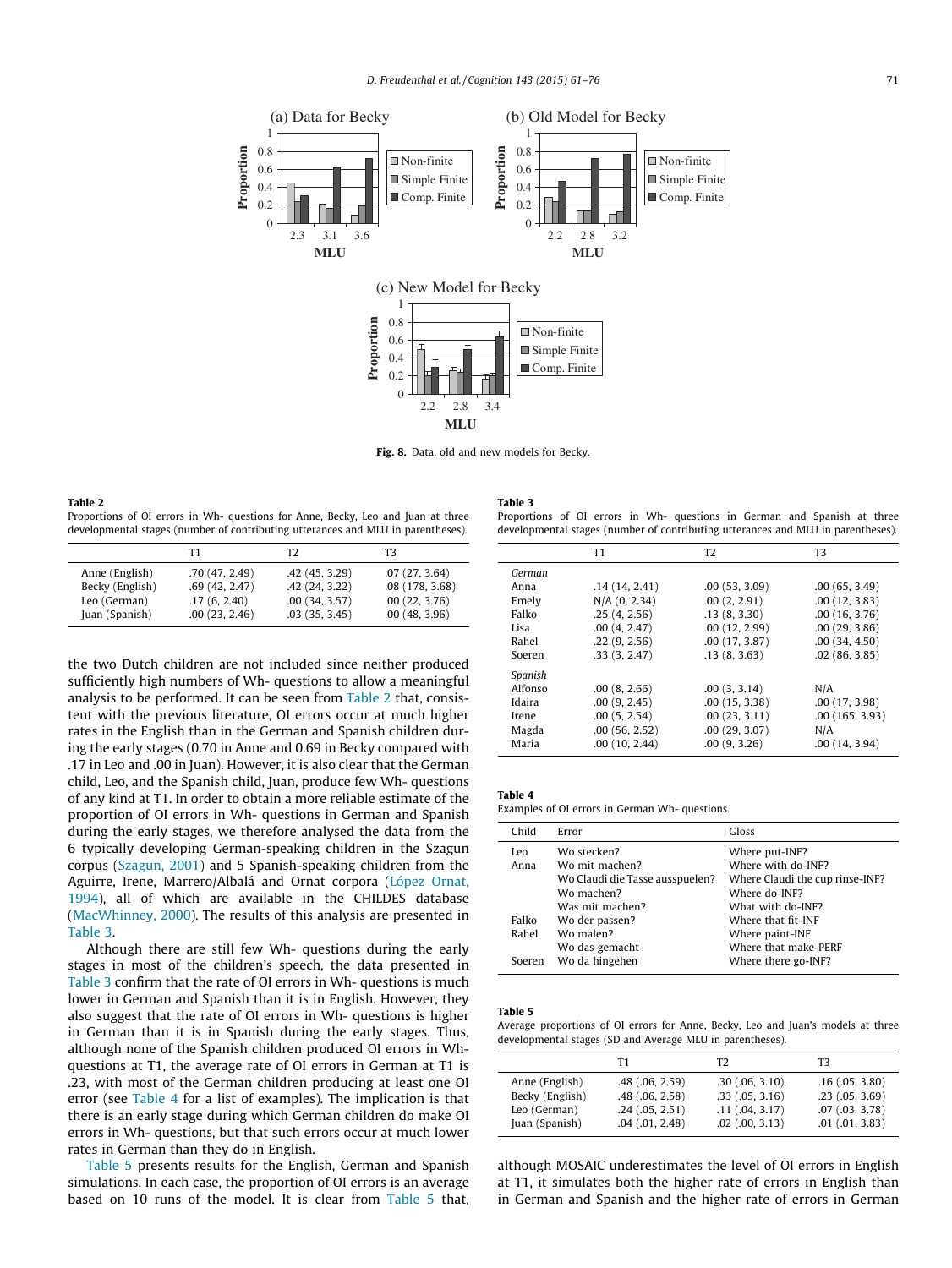than in Spanish. It also simulates the pronounced drop in the proportion of OI errors in Wh- questions in English across the MLU range. MOSAIC thus provides a reasonable fit to the crosslinguistic patterning of OI errors in Wh- questions.

In order to understand why MOSAIC simulates these cross-linguistic differences, it is necessary to analyse the distributional properties of Wh- questions in the three languages, and the way in which these properties interact with MOSAIC's learning mechanism. Thus, in English, (non-subject) Wh- questions are formed by a process involving subject/auxiliary inversion (e.g. What can he do? Where does that go?). As a result, all (non-subject) Wh- questions include both a finite auxiliary and a non-finite main verb, with Do filling the auxiliary slot in cases where there is no auxiliary in the corresponding declarative utterance (e.g. It goes there, Where does it go?). In German and Spanish, on the other hand, Wh- questions can involve either subject/ auxiliary inversion (e.g. Wo kann er spielen? ¿Dónde puede jugar? (Where can (he) play-INF?)) or subject/main-verb inversion (e.g. Wo spielt er? ¿Dónde juega? (Where play-FIN (he)?)). Thus, only a subset of Wh- questions includes both a finite auxiliary and a non-finite main verb, with the remainder including only a finite main verb. Since MOSAIC learns OI errors in Wh- questions by learning Wh- questions with missing auxiliaries from the input, one possible explanation for the much lower rate of OI errors in German and Spanish is that the rate of compound-finite questions is also much lower in German and Spanish than in English.

This possibility was investigated by searching Leo's and Juan's corpora for Wh- questions and distinguishing between simple finites (i.e. those that included only a finite verb form) and compound finites (i.e. those that included both a finite and a non-finite verb form). This analysis revealed that the proportion of compound-finite Wh- questions in Leo's input was .31 and the proportion of compound-finite Wh- questions in Juan's input was .28. These proportions suggest that it is possible to explain the lower rate of OI errors in Wh- questions in German and Spanish as opposed to English in terms of the lower rate of compound-finite Wh- questions in the input (approximately 30% in German and Spanish as opposed to 100% in English). However, they also raise the question of why the rate of OI errors is so much lower in German Wh- questions than it is in German declaratives (where compound finites also occur at a rate of approximately 30%).

The reason why MOSAIC simulates this difference is that it is much easier for the model to learn OI errors in German declaratives than it is to learn OI errors in German Wh- questions. Thus, because OI errors in declaratives do not have to include utterance-initial material, they can be represented in the model either as utterance-internal omission errors (e.g. Er (kann) es machen (He (can-FIN) it do-INF) or as utterance-final truncation errors (e.g. (Er kann) es machen). Since the latter type of error can be learned without associating utterance-initial and utterancefinal elements, OI errors occur frequently in the model's early declarative output, and more frequently than simple-finite verb forms, which are less likely to occur in utterance-final position in the input, and hence less likely to be learned in the early stages. The rate at which OI errors in declaratives occur in the early stages therefore tends to be considerably higher than the rate at which compound finites occur in the input (i.e. 60% rather than 30%). OI errors in Wh- questions, on the other hand, can only be represented as utterance-internal omission errors and hence can only be learned by associating utterance-initial and utterance- final elements. Since the model's ability to associate utterance- initial and utterance-final elements is dependent on the distance between these elements in the target utterance, and since the distance between the utterance-initial Wh- word and the utterance-final non-finite verb in compound questions is relatively large, OI errors in Wh- questions do not tend to occur until the model has learned some relatively long utterance-final phrases. By this time the model also tends to have learned a relatively large number of correct finite questions from the right edge of the utterance. The rate at which OI errors in Wh- questions occur in the early stages therefore tends to be lower than the rate at which compound-finite Whquestions occur (i.e. somewhere between 0% and 30%).

Interestingly, this explanation of the low rate of OI errors in Wh- questions in German can also be extended to account for the lower rate of OI errors in Wh- questions in Spanish. Thus, in Spanish, the rate of OI errors in Wh- questions is low for the same reason that it is low in German (i.e. because it is easier to learn correct simple-finite questions than it is to learn OI errors from compound-finite questions). However, the rate of OI errors in Wh- questions is even lower in Spanish than it is in German because Spanish simple-finite questions are shorter and therefore easier for MOSAIC to learn than German simple-finite questions. This latter difference reflects the fact that German is an obligatory subject language in which simple-finite Wh- questions always include a subject NP, and are therefore at least three words long (e.g. Was willst du? (What want-FIN you?)). Spanish, on the other hand, is a pro-drop language in which simple-finite Wh- questions do not necessarily include a subject NP, and can therefore be only two words long (e.g. ¿Qué quieres? (What want-FIN (you)?)). Since, in order to qualify as a Wh- question, an interrogative utterance must include an (utterance-initial) Wh- word, and since Whwords tend to occur closer to the right edge of the utterance in Spanish simple-finite questions than in German simple-finite questions, MOSAIC tends to learn simple-finite Wh- questions earlier in Spanish than it does in German.

# 5. Discussion

The aim of the present paper was to describe a new version of MOSAIC that learns from both the right and the left edge of the utterance, and to investigate the extent to which it was able to provide an integrated account of the cross-linguistic patterning of OI errors in declaratives and Wh- questions. The new version of MOSAIC learns structures with missing sentence-internal elements and is hence able to simulate a wider range of error types than previous versions of the model. It also differentiates between declaratives and questions in the input, learning declarative structures from declarative input and interrogative structures from interrogative input. It therefore allows us to investigate the extent to which it is possible to simulate differences in the cross-linguistic patterning of OI errors in declaratives and Wh- questions in terms of the interaction between the same learning mechanism and crosslinguistic differences in the distributional patterning of declarative and interrogative input.

In a first set of simulations, it was shown that, despite the addition of left edge learning and the distinction drawn between declaratives and questions in the input, the model still provides a good fit to the data on OI errors in Dutch, Spanish and German declaratives. More specifically, the model is able to simulate both the large, apparently qualitative, difference in the rate of OI errors in Dutch and Spanish during the early stages and the more subtle quantitative difference in the rate of OI errors between Dutch and German. Previous work with MOSAIC has shown that the model simulates these effects in terms of the interaction between right edge learning and differences in the proportion of utterance-final verb forms that are non-finite in the three languages. The present simulations suggest that adding left edge learning and restricting the model to learning declaratives from declarative input has little effect on this interaction. The implication is that the effects of right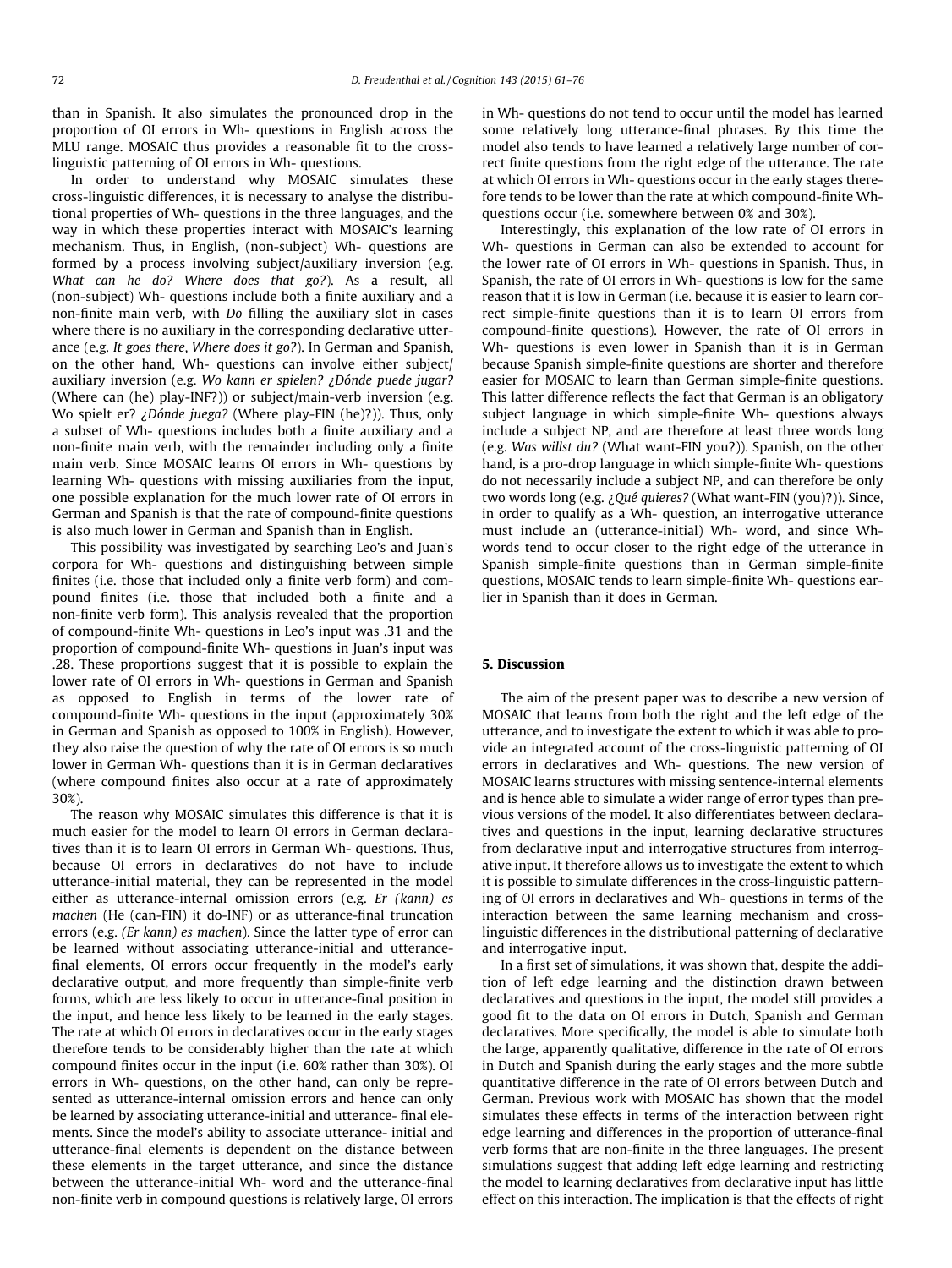edge learning in MOSAIC are relatively robust, and hence unlikely to be affected by minor changes to the underlying mechanism.

In a second set of simulations, it was shown that, in addition to simulating the data on Dutch, Spanish and German, the new version of MOSAIC also provides a good fit to the developmental data on OI errors with third person singular subjects in English. These simulations constitute a stronger test of the new mechanisms within the model since, without these mechanisms, it would not have been possible to simulate the data on the basis of declarative input alone. They thus show that it is possible to replace MOSAIC's old mechanism for simulating OI errors with subjects with a new mechanism that concatenates utterance-initial and utterancefinal phrases. This mechanism is considerably more plausible than the old mechanism since it no longer relies on the unrealistic assumption that OI errors with subjects are learned from questions in the input. However, it is worth emphasising that replacing the old mechanism in this way does not result in any substantive changes to the underlying theory of OI errors implemented in MOSAIC. Thus, MOSAIC still simulates OI errors as compound finite utterances with missing finite modal/auxiliary verbs, and MOSAIC still simulates cross-linguistic variation in OI errors in terms of differences in the way in which compound finite verb forms pattern in different languages.

In a final set of simulations, it was shown that, in addition to simulating the data on OI errors in declaratives, the new version of MOSAIC also provides a reasonable fit to the developmental data on OI errors in Wh- questions. These simulations show that it is possible to simulate OI errors in Wh- questions as utteranceinternal omission errors and hence to extend MOSAIC's account of the cross-linguistic patterning of OI errors in declaratives to explain the cross-linguistic patterning of OI errors in Wh- questions. More specifically, they show that the higher proportion of OI errors in English than in German or Spanish Wh- questions can be explained in terms of the absence of simple-finite Whquestions in English, which means that all English Wh- questions are potential sources of OI errors. This explanation of the cross-linguistic patterning of OI errors in Wh- questions can be contrasted with that of [Wexler \(1998\),](#page-15-0) which assumes highly abstract knowledge of the structural properties of the input language on the part of the child. Thus, according to [Wexler \(1998\),](#page-15-0) OI errors are predicted in Wh- questions in OI languages like English, but not in non-OI languages like Spanish. However, they do not occur in Wh- questions in German because, although German is an OI language, German is also a V2 language, which requires a finite verb in second position when first position is filled by a Wh- word. The implication is that the difference between English and German reflects the fact that English is an SVO language whereas German is an SOV-V2 language. According to MOSAIC, on the other hand, OI errors occur in Wh- questions in English because English does not allow subject/main-verb inversion, but are rare in Spanish and German because the majority of Wh- questions in these languages are simple-finite questions formed by subject/main-verb inversion. The implication is that the difference between English and German reflects the fact that German allows subject/main-verb inversion, whereas English does not. One way of distinguishing between these two accounts is to look at the rate at which OI errors occur in Wh- questions in an OI language like French, which is an SVO language (like English), but also a language that allows subject/main-verb inversion (like German). Interestingly, OI errors appear to be rare in Wh- questions in French ([Crisma, 1992](#page-14-0)), which is consistent with the view, implemented in MOSAIC, that the absence of subject/main-verb inversion in English is the critical factor.

When taken as a whole, the results of the present study show that MOSAIC is able to provide a unified account of the cross-linguistic patterning of OI errors in declaratives and Wh- questions. However, these results also have a number of more general implications for the field as a whole. First, they show that imposing psychologically realistic constraints on a distributional learning mechanism such as MOSAIC can be a surprisingly powerful means of simulating patterns of error in young children's speech. Thus, although OI errors have typically been interpreted in the generativist literature as evidence for highly structured linguistic knowledge on the part of the child, the combination of right- and left-edge learning implemented in MOSAIC allows the model not only to simulate OI errors in both declaratives and Wh- questions as utterance-internal omission errors, but also to simulate developmental changes in the rate at which these errors occur. Moreover, in each case, this is done using exactly the same version of the model. The only difference between the simulations is that OI errors in declaratives are learned from declarative input and OI errors in Wh- questions are learned from interrogative input. The implication is that previous research may have underestimated the extent to which it is possible to explain the often rather complex pattern of errors in children's speech in terms of processing limitations in learning.

Second, these results illustrate how psychologically motivated constraints on learning can interact with the distributional properties of the input language to result in striking (and in some cases unanticipated) cross-linguistic effects. Thus, right edge learning in MOSAIC interacts with the proportion of utterance-final verbs that are non-finite to result in a large difference in the rate of OI errors in Dutch and Spanish declaratives and a small difference in the rate of OI errors in Dutch and German declaratives. On the other hand, because of its sensitivity to the distance between elements, MOSAIC's mechanism for associating utterance-initial words and utterance-final phrases interacts with the proportion of Wh- questions that contain simple finites, and the length of these simple-finite questions, to result in a large difference in the rate of OI errors in English and German Wh- questions and a smaller difference in the rate of OI errors in German and Spanish Whquestions. It is worth emphasising that neither of these patterns of effect would have been anticipated on the basis of a straightforward analysis of the input languages since the rate of compound finites in German declaratives is considerably lower than the rate of OI errors in German declaratives during the early stages, and the rate of compound finites in German Wh- questions is considerably higher than the rate of OI errors in German Wh- questions, and roughly equivalent to the rate of compound finites in Spanish Wh- questions. In each case, the pattern of effects can only be properly understood in terms of the interaction between the processing constraints built into MOSAIC's learning mechanism and the distributional properties of the input language.

Finally, our results illustrate the value of an approach that uses computational modelling techniques to understand the relation between the distributional properties of the language to which children are exposed and the speech that children actually produce. This approach has allowed us to use the constraints inherent in developmental and cross-linguistic data to build an integrated account of the pattern of errors in children's speech, and to show that treating OI errors as compound finites with missing modals and auxiliaries can explain several important features of these data. These include the apparently qualitative difference in the rate of OI errors in OI and non-OI languages ([Freudenthal et al., 2007\)](#page-14-0); more subtle quantitative differences in the rate at which OI errors occur in different OI languages [\(Freudenthal et al., 2007, 2010](#page-14-0)); the fact that OI errors in Dutch and German tend to have a modal reading [\(Freudenthal et al., 2009\)](#page-15-0); and the fact that the rate at which OI errors occur with particular verbs is positively related to the rate at which those verbs occur in compound structures in the input ([Freudenthal et al., 2010\)](#page-15-0). The results of the present study show that this kind of account is also able to provide a unified explana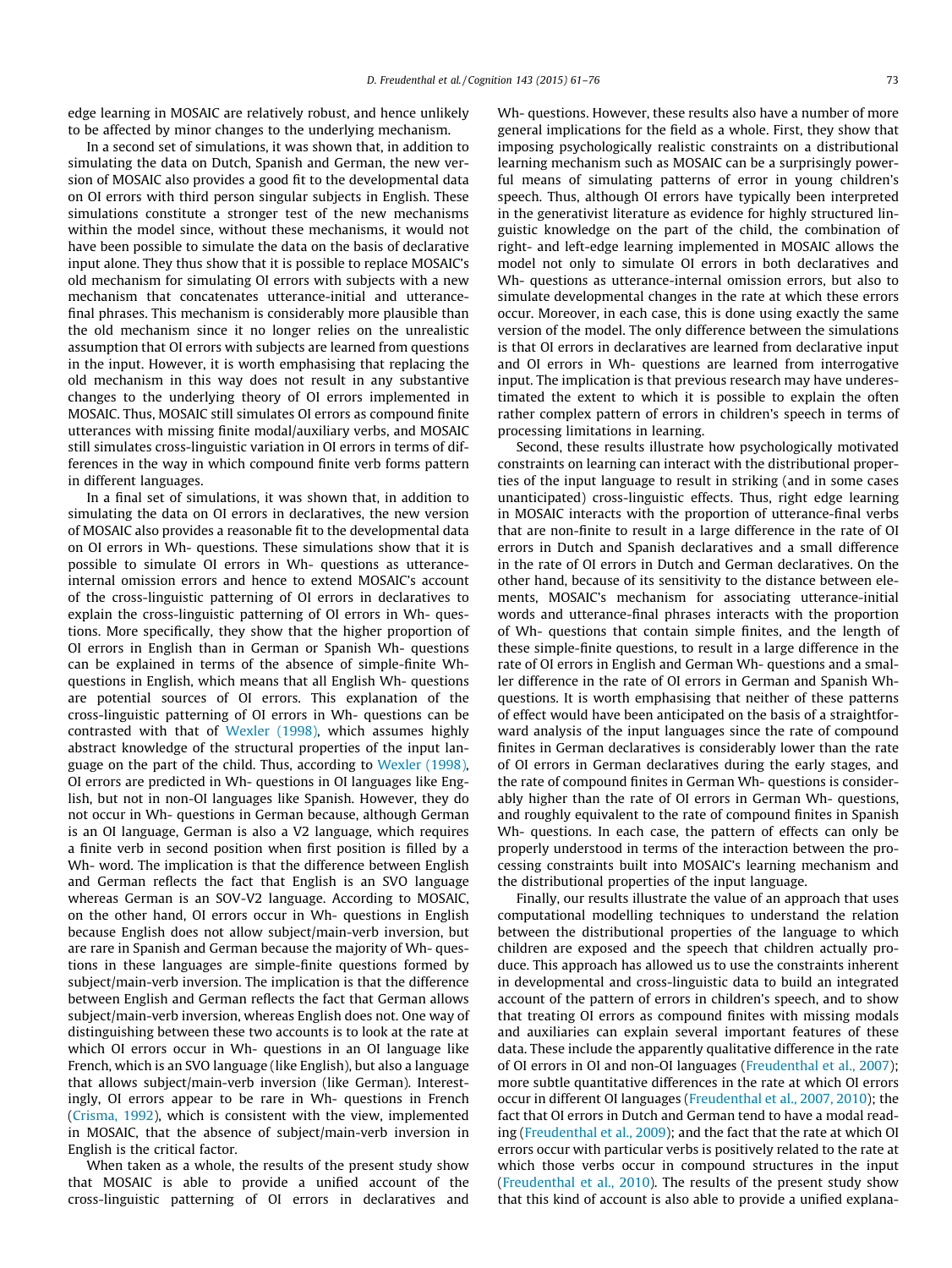<span id="page-13-0"></span>tion of the cross-linguistic patterning of OI errors in declaratives and Wh- questions. The present study therefore provides further support for the view that, contrary to the claims of many generativist researchers, OI errors are not non-finite verb forms used in place of simple-finite verb forms, but compound-finite verb forms with missing modals/auxiliaries.

### Acknowledgements

Julian Pine is a Co-Director and Fernand Gobet is a Professor in the International Centre for Language and Communicative Development (LuCiD) at the University of Liverpool, for which the support of the Economic and Social Research Council (ES/L008955/1) is gratefully acknowledged. This research was funded by the Economic and Social Research Council under Grant Number RES000230211.

#### Appendix A. Node Creation Probability (NCP)

Since developmental functions tend to be non-linear, the formula for Node Creation Probability is designed to result in a basic sigmoid curve when NCP is plotted against the number of utterances to which the model has been exposed. One important feature of the formula is that it includes the term  $(m-u/c)/t$  where m and t are constants,  $c$  is corpus size and  $u$  is the total number of utterances seen by the model so far. This term has the effect of ensuring that NCP is equal for corpora of different sizes, given an equal number of exposures to the input set. The rationale for controlling for differences in corpus size in this way is that the major determinant of such differences within the CHILDES database is variation in sampling regime (i.e. how often and for how long recordings were made) rather than, for example, variation in the number of utterances to which children are exposed per hour of recording time. Setting  $m$  to 40 has the effect of ensuring that the NCP for an utterance-final word is 0.5 after the input corpus has been processed 40 times. Reducing or increasing the value of m within a range of 20 to 60 does not affect the shape of the sigmoid curve (see Fig. 9), and hence does not affect the characteristics of the network being built. It simply reduces or increases the number of times the model needs to be exposed to the input corpus for the NCP to reach a particular value. Dividing the term  $(m-u/c)$  by a constant  $t$  has the effect of reducing the rate at which the NCP changes as a function of the amount of input seen, with each increase in t resulting in a decrease in the rate at which the NCP changes (see Fig. 10). Setting the constant  $t$  to 3 is therefore simply a convenient



Fig. 9. Differences in the pattern of rate of change in NCP as a function of changes in m.



Fig. 10. Differences in the pattern of rate of change in NCP as a function of changes in t.

way of slowing down learning such that the size of the network, and hence the MLU of the model's output, does not increase so quickly with each exposure to the corpus that it would be necessary to stop the model in mid-run in order to match its MLU to the MLU points of interest in the child data.

A second important feature of the formula is that the base number is raised to,  $\sqrt{d}$  where  $d$  is the distance to the edge of the utterance (or length of the phrase being encoded). This feature of the formula has the effect of decreasing the probability of learning words or sequences as a function of their distance from the edge of the utterance. Raising the base number to  $\sqrt{d}$  rather than  $d$  sim-

Table 6 Example declarative output.

| Anne's model        |                              |                        |
|---------------------|------------------------------|------------------------|
| Push it up          | Just having a sleep          | Turn door              |
| Go on the road      | Think she is                 | Jump still             |
| Like cake           | You can eat it               | You stop that          |
| Better stop then    | He wants more fence          | You get it then        |
| Play with me        | Go on then                   | <b>Come not fishes</b> |
| So to see you       | Eat out of your mouth please | He tastes beautiful    |
| Slipped over        | Have her hair                | It's not to read       |
| Fit in that box     | Opening the settee           | Do them that way       |
| That wake you up    | You do them                  | I won't fit            |
| It fits             | If you hide                  | Hide them              |
| Open cupboard       | Anne's broke it              | Push them that table   |
| Looks pretty        | Forgot your hair             | Told him               |
| And see something   | We could do that             | I choose               |
| Let's see space off | Do them                      | Mended it              |
| In he fits          | Can't have some toast        | Do it in here          |
| Can't get out       | Eat crying                   | Gone too               |
| Shut the lid        | Get Mummy's back             |                        |
| Becky's model       |                              |                        |
| In go               | Try hard                     | Having ice cream       |
| Then eat            | They don't do it             | Throw one              |
| I did take it       | Take say rock a bye baby     | Like there             |
| Like ice cream      | You pull that                | Go in                  |
| Have a key          | Might like it                | Wonder why             |
| <b>Take of it</b>   | Took them off                | He's hiding            |
| It on want it       | Don't want black             | Get other red one      |
| It doesn't go here  | You can't find               | Take the bag           |
| They want that      | Becky wants upside down      | Turn it                |
| Doesn't go in there | He sit on here               | I don't know it        |
| Disturbed him now   | Pull it away                 | They leave that in     |
| Gone again          | I want you want that         | Yes you know           |
| Do on the people    | I take it                    | Throw up then          |
| You know            | That doesn't fit in          | You do take it         |
| Go now then         | Know you need that           | Done that one          |
| Want pizza          | I don't want it              | Eat here               |
| To put that         | Push that on here            |                        |
|                     |                              |                        |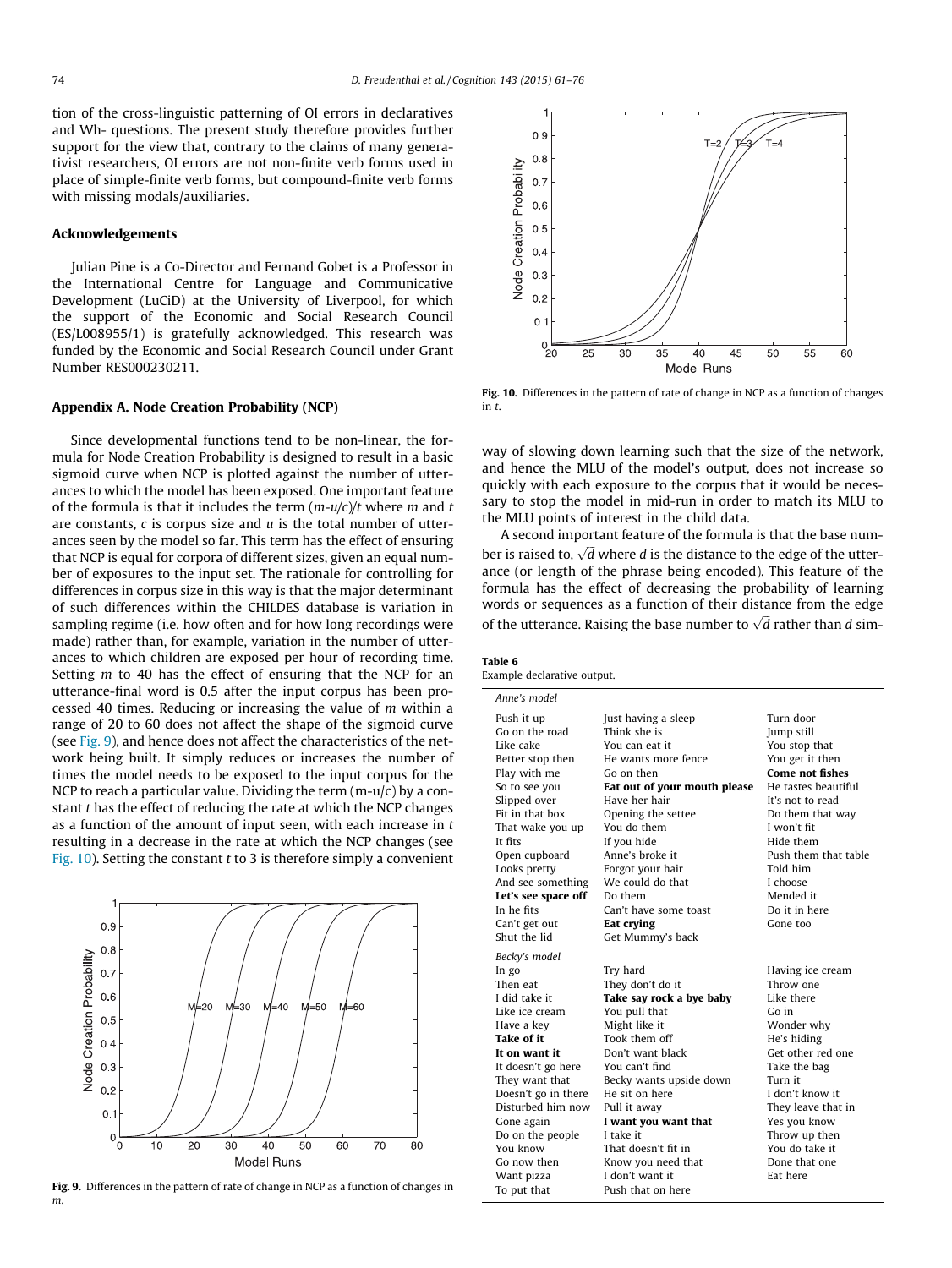#### <span id="page-14-0"></span>Table 7

Example Wh- question output.

| What hold?               | What do you want then?        | What we do now then?  |
|--------------------------|-------------------------------|-----------------------|
| What won't he want?      | What're you doing hair?       | What's he found?      |
| What you have to go?     | What's that monkey doing?     | How does it go?       |
| What say her name was?   | What you eat that for?        | What found there?     |
| What eat now?            | What's she find?              | What I eat then?      |
| What can you see?        | Who's he got to do?           | What you find?        |
| How do you want?         | What's he found to go?        | Where are you going?  |
| What found?              | What're you gonna have?       | Who's he find to go?  |
| Where need me?           | What we play with today?      | What she have to go?  |
| Where taking the shop?   | What're you doing now?        | Where you read them?  |
| What else can we see?    | Where's the horse gone?       | Who you see?          |
| What I eat?              | What're you eat about that?   | What're you tell me?  |
| What we doing there?     | Who's he gonna do?            | What eat then?        |
| What I find?             | What's that baby doing?       | What didn't we see?   |
| What didn't they called? | What're you doing there?      | What won't he need?   |
| What get?                | Where didn't we going?        | What she eat?         |
| What go with then?       | What do about that then?      |                       |
| Becky's model            |                               |                       |
| What else do you know?   | What did you say it colour's? | What you remember?    |
| Where you going?         | Who do you think that is?     | What do you eat?      |
| What do you like?        | Where goes?                   | Where're you going?   |
| What we looking for?     | What do you think?            | Where you want it?    |
| When we going?           | What look like?               | What I done here?     |
| What do you are?         | What have we done here?       | Where are you going?  |
| Who do you mean?         | What have you got there?      | Where that goes?      |
| What we done here?       | What do you need to Sukie?    | What see?             |
| What is he doing?        | Where that one go?            | What buy have?        |
| Where that go?           | What did you say that about?  | Where you want that?  |
| Where does it hurt?      | Where go?                     | Where's it gone?      |
| Where's he going?        | Who you see?                  | What we done?         |
| What can you hear?       | Who do you think it is?       | What we buy?          |
| What I done?             | What did you say it about?    | What were you saying? |
| What are I missing?      | What have you bought there?   | When going?           |
| What make?               | What's this doing in here?    | What we do?           |
| Where's want that?       | What you done then?           |                       |

ply prevents the d parameter having so great an effect on NCP that the model is never able to fully learn longer utterances. The term d is also used to implement a bias for right edge learning over left edge learning. When considering a left edge phrase for encoding, the term d is incremented by 2 before computing the NCP. This results in left edge learning being slower than right edge learning. Unlike the term  $(m-u/c)/t$ , the terms  $\sqrt{d}$  and  $d+2$  do play an important role in determining the shape of the developing network. However, this is because these terms directly implement the theoretical claims instantiated in MOSAIC that children are subject to a strong recency effect and a weaker primacy effect in learning. It is thus the inclusion of these terms in the NCP formula that allows us to test the idea that it is possible to simulate the cross-linguistic patterning of OIs in declaratives and Wh- questions in terms of the interaction between edge-first learning and differences in the distributional properties of the input language.

#### Appendix B. Sample output from English models

[Table 6](#page-13-0) provides randomly-generated 50-utterance samples of declarative multi-word output for each of two English models at an MLU of approximately 2.5. Table 7 provides corresponding randomly-generated 50-utterance samples of Wh- question output. It can be seen from [Table 6](#page-13-0) that, although MOSAIC produces some declarative utterances (marked in bold) that are clearly anomalous (approximately 10%), the majority of utterances in the declarative samples consist either of grammatically acceptable strings (e.g., I won't fit, He tastes beautiful, It doesn't go here, He's hiding) or of strings that include plausible omission errors (e.g., Open cupboard, That wake you up, Want pizza, He sit on here). This also appears to be true of the Wh- question samples presented in

Table 7, which include a small number of anomalous utterances (approximately 10% in each case), with the majority being made up of correct questions (e.g., What do you want?, How does it go?, Where're you going?, Who do you mean?) and questions from which either the auxiliary or both the subject and the auxiliary have been omitted (e.g., What I eat?, Where you going?, What look like?, What found?).

#### References

[Aguado-Orea, J., & Pine, J. M. \(2015\). Comparing different accounts of the](http://refhub.elsevier.com/S0010-0277(15)30009-3/h0005) [development of verb inflection in early child Spanish.](http://refhub.elsevier.com/S0010-0277(15)30009-3/h0005) PloS One, 10(3), e0119613. [Behrens, H. \(2006\). The input-output relationship in first language acquisition.](http://refhub.elsevier.com/S0010-0277(15)30009-3/h0010)

- [Language and Cognitive Processes, 21](http://refhub.elsevier.com/S0010-0277(15)30009-3/h0010), 2–24. [Bellezza, F. S., Andrasik, F., & Lewis, R. P. \(1982\). The primacy effect and automatic](http://refhub.elsevier.com/S0010-0277(15)30009-3/h0015)
- processing in free recall. [Journal of General Psychology, 106](http://refhub.elsevier.com/S0010-0277(15)30009-3/h0015), 175–189.
- [Bol, G. W. \(1996\). Optional subjects in Dutch child language. In C. Koster & F. Wijnen](http://refhub.elsevier.com/S0010-0277(15)30009-3/h0020) (Eds.), [Proceedings of the Groningen assembly on language acquisition](http://refhub.elsevier.com/S0010-0277(15)30009-3/h0020) [\(pp. 125–135\). Groningen: Centre for Language and Cognition](http://refhub.elsevier.com/S0010-0277(15)30009-3/h0020).
- [Boser, C., Lust, B., Santelmann, L., & Whitman, J. \(1992\).](http://refhub.elsevier.com/S0010-0277(15)30009-3/h0025) The syntax of CP and V2 in [early child German \(ECG\): The strong continuity hypothesis](http://refhub.elsevier.com/S0010-0277(15)30009-3/h0025). NELS 22: Proceedings of [the twenty-second annual meeting of the north east linguistic society](http://refhub.elsevier.com/S0010-0277(15)30009-3/h0025). Amherst, [MA: GLSA \(pp. 51–66\). Amherst, MA: GLSA](http://refhub.elsevier.com/S0010-0277(15)30009-3/h0025).
- Brown, R. (1973). [A first language: The early stages](http://refhub.elsevier.com/S0010-0277(15)30009-3/h0030). Cambridge, MA: Harvard [University Press](http://refhub.elsevier.com/S0010-0277(15)30009-3/h0030).
- [Chase, W. G., & Simon, H. A. \(1973\). Perception in chess.](http://refhub.elsevier.com/S0010-0277(15)30009-3/h0035) Cognitive Psychology, 4, [55–81.](http://refhub.elsevier.com/S0010-0277(15)30009-3/h0035)
- [Crisma, P. \(1992\). On the acquisition of](http://refhub.elsevier.com/S0010-0277(15)30009-3/h0040) Wh- questions in French. Geneva Generative Papers, 2[, 115–122](http://refhub.elsevier.com/S0010-0277(15)30009-3/h0040).
- Ferdinand, A. (1996). The development of functional categories: The acquisition of the subject in French. Doctoral dissertation, University of Leiden, The Netherlands.
- [Frank, S., Goldwater, S., & Keller, F. \(2013\). Adding sentence types to a model of](http://refhub.elsevier.com/S0010-0277(15)30009-3/h0045) [syntactic category acquisition.](http://refhub.elsevier.com/S0010-0277(15)30009-3/h0045) Topics in Cognitive Science, 5, 495–521.
- [Freudenthal, D., Pine, J. M., Aguado-Orea, J., & Gobet, F. \(2007\). Modelling the](http://refhub.elsevier.com/S0010-0277(15)30009-3/h0050) [developmental patterning of finiteness marking in English, Dutch, German and](http://refhub.elsevier.com/S0010-0277(15)30009-3/h0050) [Spanish using MOSAIC.](http://refhub.elsevier.com/S0010-0277(15)30009-3/h0050) Cognitive Science, 31, 311–341.